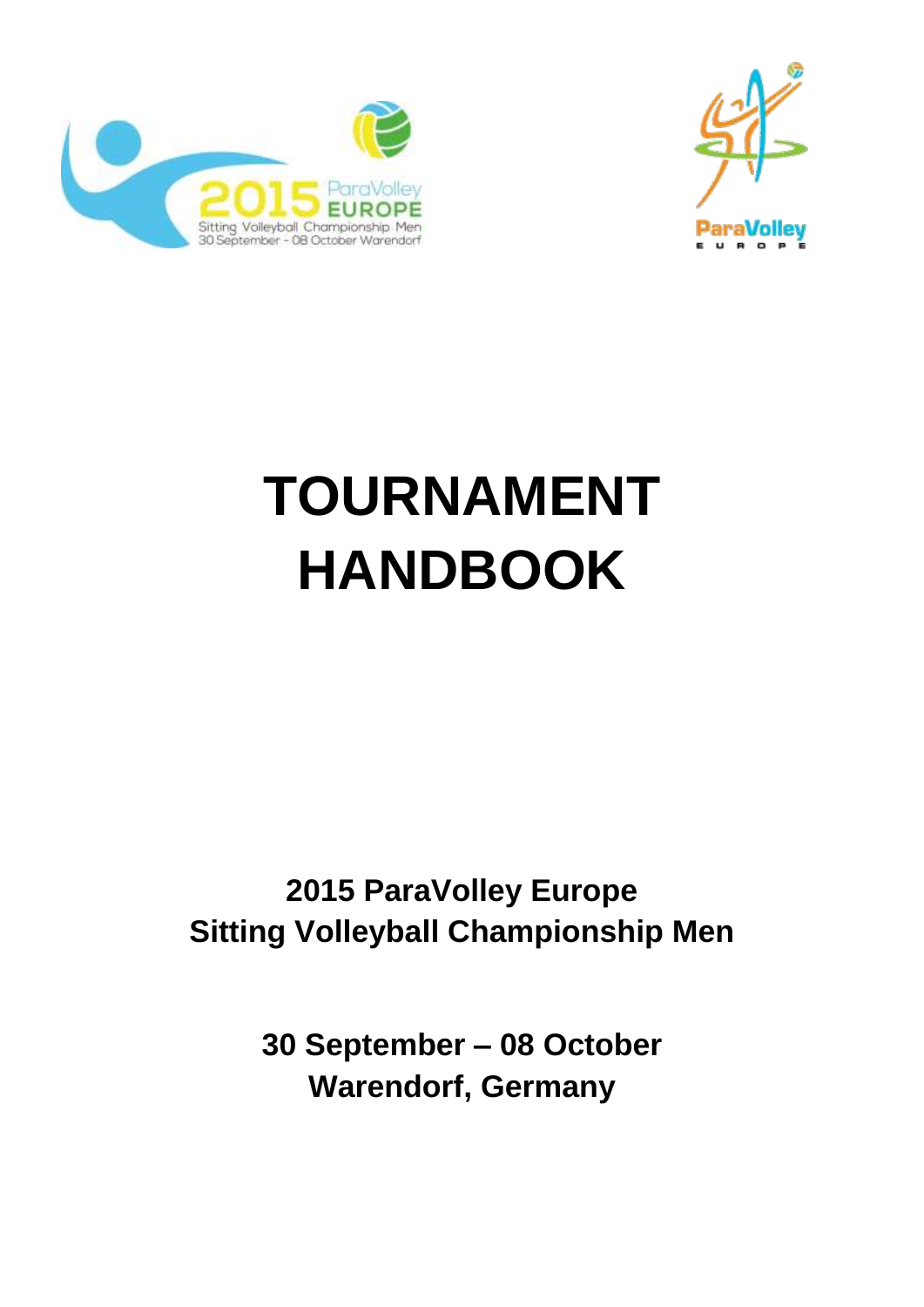



The Tournament Handbook for the 2015 ParaVolley Europe Sitting Volleyball Championship Men, which will be held in Warendorf, Germany from 30th September to 08 October 2015, provides all basic information for the participating nations and will be complemented by a Bulletin in advance to the Championship as well as by the daily Bulletins during the tournament.

The Organiser has made every effort to ensure the accuracy of the information in this Handbook. However, Team Managers are asked to check with the Information Desk regularly.

### **Contents**

| 1. General Information              | 3              |
|-------------------------------------|----------------|
| 1.1. Venue                          | 3              |
| 1.2. Key Dates                      | 3              |
| 1.3. Local Organising Committee     | $\overline{4}$ |
| 1.4. PVE Officials                  | 4              |
| 1.5. Referees                       | 5              |
| 1.6. Line Judges and Scorers        | 5              |
| 2. Event Information                | 6              |
| 2.1. Participating Nations          | 6              |
| 2.2. Classification                 | 6              |
| 2.3. Training                       | $\,6$          |
| 2.4. Competition Rules              | $\overline{7}$ |
| 2.5 Competition Schedule            | 8              |
| 3. Venue Information                | 9              |
| 3.1. Location                       | 9              |
| 3.2. Competition and Training Venue | 10             |
| 3.3. Accommodation                  | 12             |
| 4. Additional Information           | 13             |
| 5. Emergency Information            | 15             |
| 5.1. Emergency Contacts             | 15             |
| 5.2. Embassies                      | 15             |
| <b>6. Competition Regulations</b>   | 18             |
| 7. Appendix                         | 27             |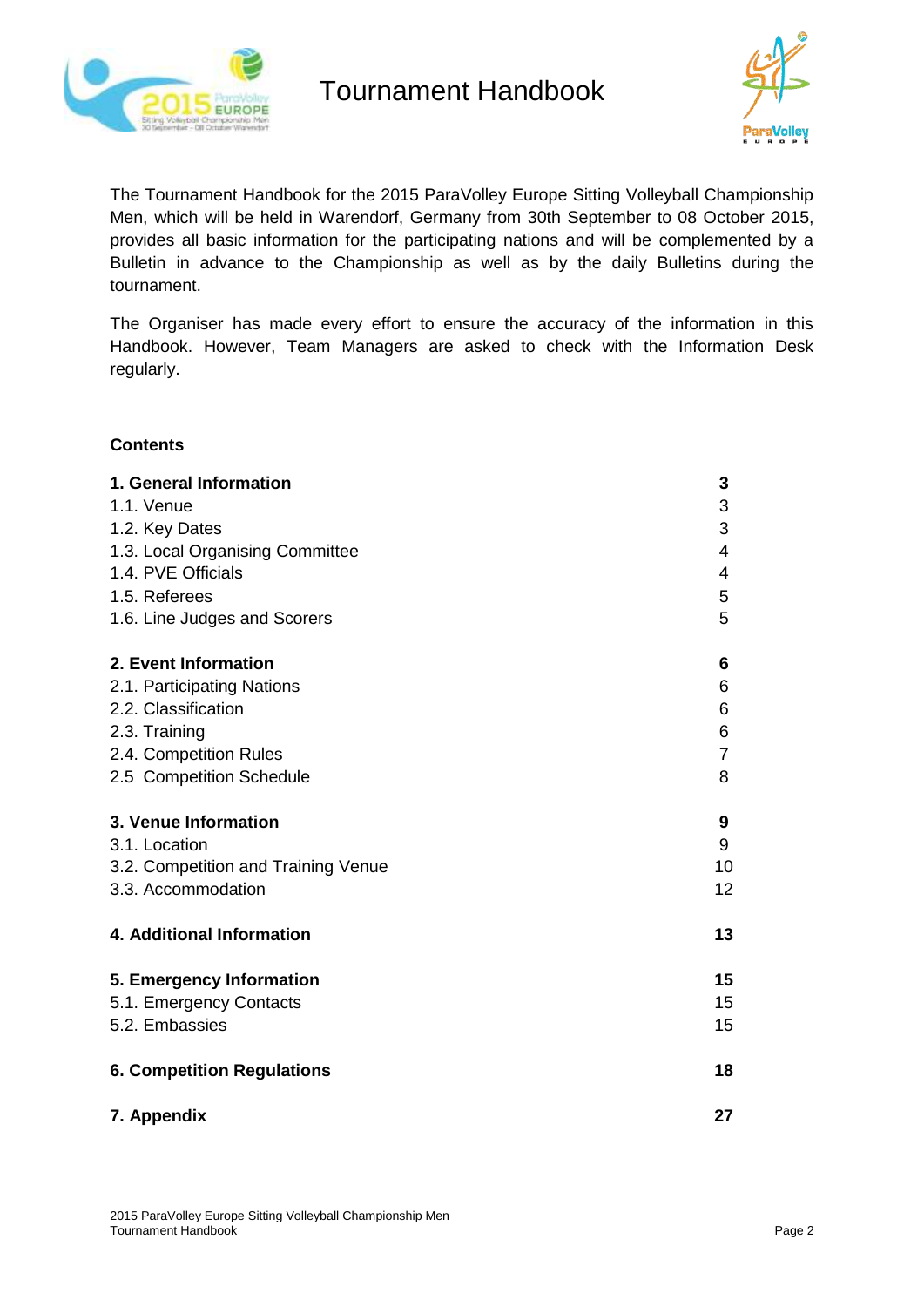



### **1. General Information**

### **1.1. Venue**

Sportschule der Bundeswehr Dr.-Rau-Allee 32 48231 Warendorf (Germany)

### **1.2. Key Dates**

| Wed, 30 September |                 | Latest arrival of PVE Officials                  |
|-------------------|-----------------|--------------------------------------------------|
|                   | 09:00           | Competition Meeting (LOC, PVE)                   |
|                   | $10:00 - 18:00$ | Arrival of teams                                 |
|                   |                 | <b>Preliminary Inquiry</b>                       |
|                   |                 | Classification                                   |
|                   | $10:00 - 18:00$ | Training (daily from 30 September to 06 October) |
| Thu, 01 October   |                 | Classification                                   |
|                   |                 | <b>Referee Clinics</b>                           |
|                   | $10:00 - 18:00$ | <b>Official Training</b>                         |
|                   | 20:00           | <b>Technical Meeting</b>                         |
| Fri, 02 October   |                 | <b>Competition (Pool Round)</b>                  |
|                   | $18:00 - 19:00$ | <b>Opening Ceremony</b>                          |
| Sat, 03 October*  |                 | <b>Competition (Pool Round)</b>                  |
| Sun, 04 October   |                 | <b>Competition (Pool Round)</b>                  |
|                   | $16:00 - 20:00$ | <b>PVE General Assembly</b>                      |
| Mon, 05 October   |                 | Competition                                      |
| Tue, 06 October   |                 | Competition                                      |
| Wed, 07 October   |                 | Competition                                      |
|                   | $18:00 - 19:00$ | <b>Medal and Closing Ceremonies</b>              |
|                   | from 20:00      | <b>Closing Party</b>                             |
| Thu, 08 October   |                 | Departure                                        |

\* Saturday, 03 October will be a public holiday in Germany (Day of German Unity).

### **Opening Ceremony**

The Opening Ceremony will be held on Friday, 02 October from 18:00 to 19:00 at the Competition Venue and will be followed by the Opening Match.

### **Medal and Closing Ceremony**

The Medal and Closing Ceremony will be held on Wednesday, 07 October from 18:00 to 19:00 at the Competition Venue and will be followed by the Closing Party from 20:00.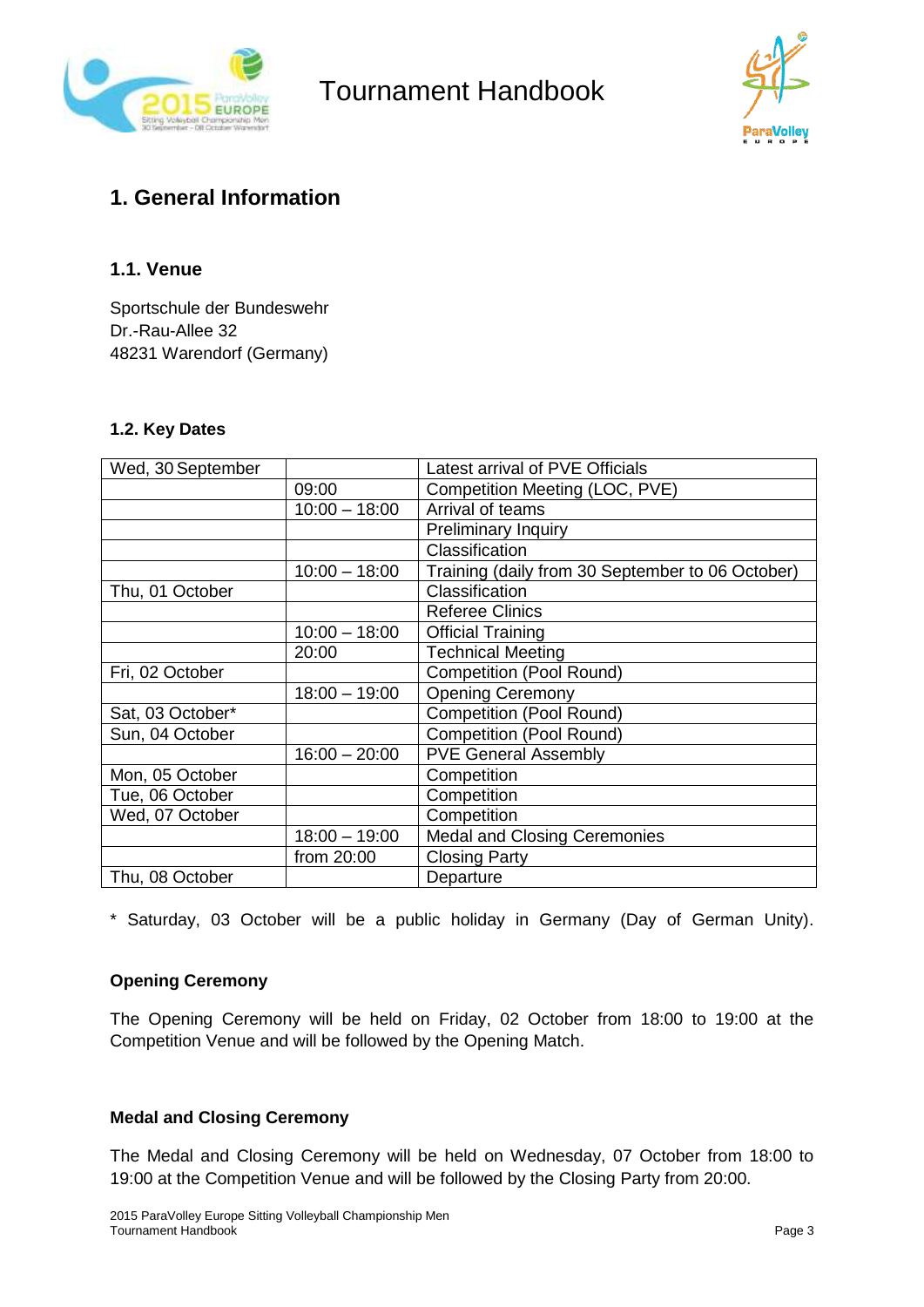



### **1.3. Local Organising Committee**

Deutscher Behindertensportverband e.V. - National Paralympic Committee Germany Im Hause der Gold-Kraemer-Stiftung Tulpenweg  $2 - 4$ 50226 Frechen (Germany)

Main contact: Denis Schneider Sachbearbeiter Leistungssport (Veranstaltungsmanagement) Event Management Phone: +49 2234 6000-216 Fax: +49 2234 6000-150 E-mail: Schneider@dbs-npc.de

| <b>Function</b>                | <b>Name</b>              | <b>Mobile phone</b> |
|--------------------------------|--------------------------|---------------------|
| <b>International Manager</b>   | Denis Schneider          | +49 170 4559977     |
| <b>Information Manager</b>     | Lisa Adams               | *                   |
| <b>Competition Manager</b>     | <b>Sven Ritter</b>       | $\star$             |
| <b>Match Officials Manager</b> | <b>B. Henning Brosch</b> | $\star$             |
| Venue Manager                  | <b>Robert Grylak</b>     | $\star$             |
| <b>Volunteer Manager</b>       | Wolfgang Köhler          | $\star$             |
| <b>Competition Office</b>      | John Stoffels            | $\star$             |
| <b>Competition Office</b>      | Sarah Lippold            | $\star$             |

\* Mobile phone numbers will be announced in the Bulletin prior to the Competition.

### **1.4. PVE Officials**

| <b>Name</b>               | <b>Country</b> | <b>Function</b>                              |
|---------------------------|----------------|----------------------------------------------|
| <b>Toralv Thorkildsen</b> | <b>NOR</b>     | <b>PVE President</b>                         |
| Maciej Chodzko-Zajko      | <b>GBR</b>     | <b>Technical Delegate/PVE Sport Director</b> |
| <b>Eddy Schipper</b>      | <b>NED</b>     | Jury Member/Acting Secretary General         |
| Jurate Verbuviene         | LTU            | <b>Jury Member</b>                           |
| Suvi Blechschmidt         | <b>FIN</b>     | Jury Member/PVE Development Director         |
| <b>Steve Walton</b>       | <b>GBR</b>     | Referee Delegate/PVE Vice President          |
| Senad Helac               | <b>BIH</b>     | <b>Referee Observer</b>                      |
| Dariusz Jasinski          | <b>POL</b>     | <b>Referee Observer</b>                      |
| Dora Szatmari             | <b>HUN</b>     | <b>WPV Classifier/Chief Classifier</b>       |
| Jurate Kesiene            | LTU            | <b>WPV Classifier</b>                        |
| Jenni Cole                | <b>AUS</b>     | <b>WPV Classifier</b>                        |
| Louise Ashcroft           | <b>CAN</b>     | <b>WPV Classifier</b>                        |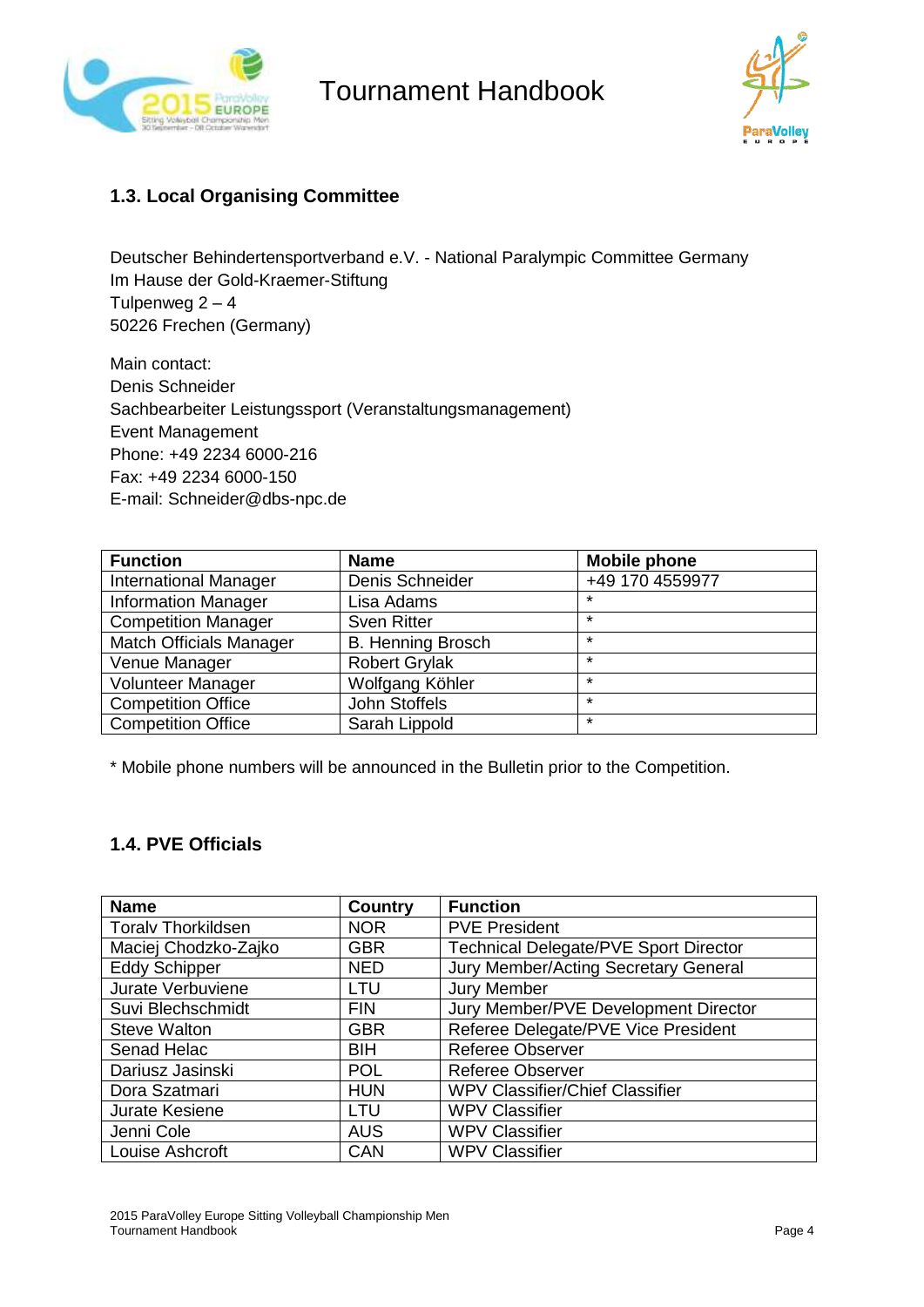



### **1.5. Referees**

| <b>Name</b>          | Country    |
|----------------------|------------|
| Glynn Archibald      | <b>GBR</b> |
| Nello Calleja        | <b>MLT</b> |
| Sefka Hasanic        | BIH        |
| Kirsten Kohn         | <b>GER</b> |
| <b>Adnan Kolos</b>   | <b>BIH</b> |
| Slavisa Kuzmanovic   | <b>SRB</b> |
| Sari Mannersuo       | <b>FIN</b> |
| Benno Meijer         | <b>NED</b> |
| <b>Toomas Murulo</b> | <b>EST</b> |
| <b>Anton Probst</b>  | <b>GER</b> |
| Dominik Raca         | <b>CRO</b> |
| Dee Wauchope         | GBR        |

### **1.6. Line Judges and Scorers**

| <b>Name</b>            | <b>Country</b> |
|------------------------|----------------|
| Zvezdan Aleksic-Capell | <b>GER</b>     |
| <b>Thomas Asche</b>    | <b>GER</b>     |
| Lea Becker             | <b>GER</b>     |
| Ute Fenstermann        | <b>GER</b>     |
| <b>Knud Gentz</b>      | <b>GER</b>     |
| Helmut Körner          | <b>GER</b>     |
| Jürgen Pospiech        | <b>GER</b>     |
| <b>Andreas Ruppert</b> | <b>GER</b>     |
| Lara Sahlberg          | <b>GER</b>     |
| <b>Thomas Sahlberg</b> | <b>GER</b>     |
| <b>Esther Senneker</b> | <b>NED</b>     |
| Kevin Vaassen          | NFD            |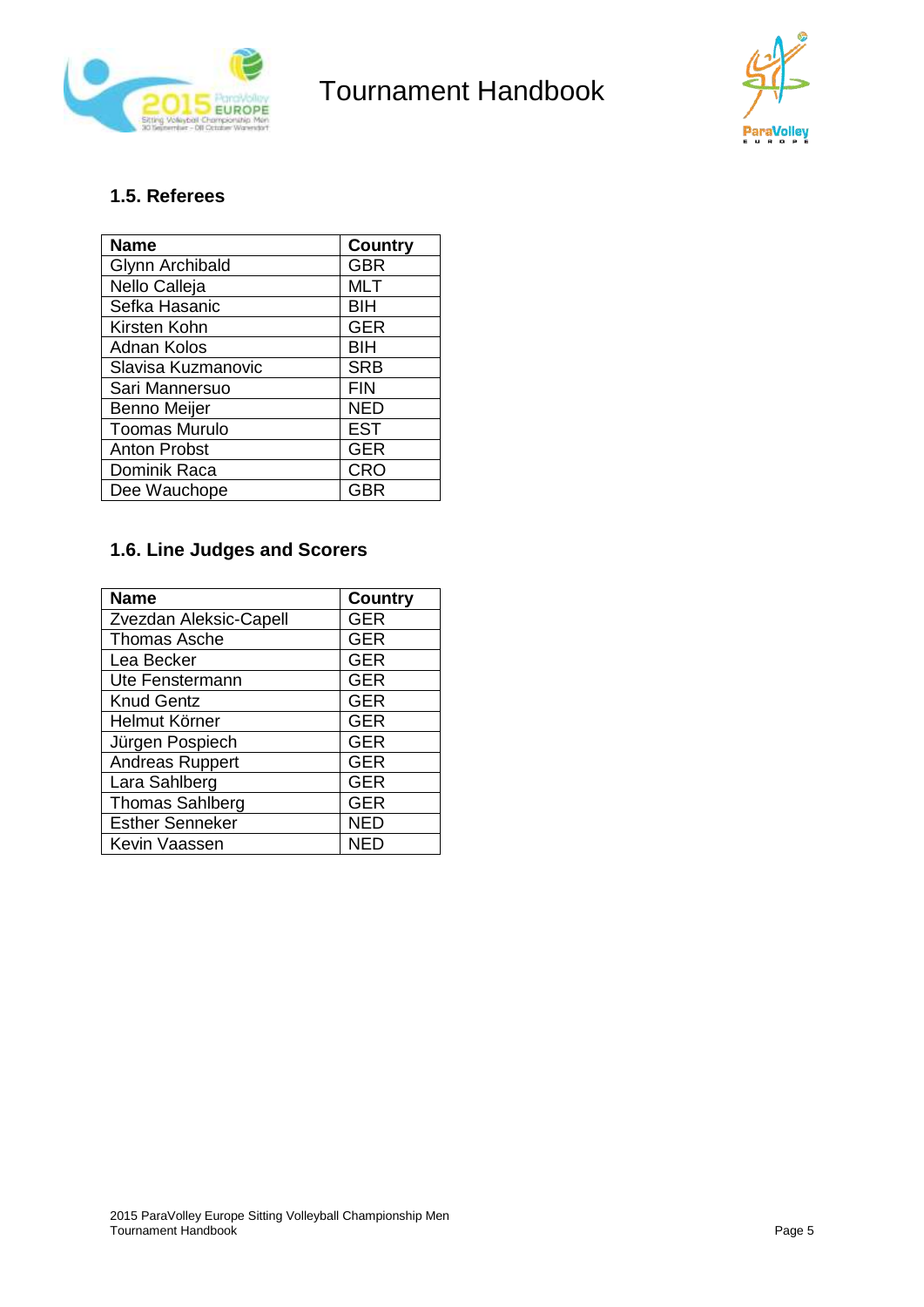



### **2. Event Information**

### **2.1. Participating Nations**

- 1. Bosnia and Herzegovina
- 2. Russia
- 3. Germany
- 4. Ukraine
- 5. Netherlands
- 6. Poland
- 7. Croatia
- 8. Serbia
- 9. Hungary
- 10. Latvia
- 11. Azerbaijan
- 12. Italy

| Pool A     | Pool B                              | Pool C                 |
|------------|-------------------------------------|------------------------|
| A1 Germany | B1 Bosnia and Herzegovina C1 Russia |                        |
| A2 Poland  | <b>B2 Netherlands</b>               | C <sub>2</sub> Ukraine |
| A3 Croatia | <b>B3 Serbia</b>                    | C <sub>3</sub> Latvia  |
| A4 Italy   | <b>B4 Hungary</b>                   | C4 Azerbaijan          |

### **2.2. Classification**

Classification will be carried out on Wednesday, 30 September and Thursday, 1 October. The exact times and the location of the room for Classification will be announced in good time.

### **2.3. Training**

#### **Training Schedule**

Teams will have to sign in for training at the information desk the day before (upon arrival for training on 30 September). Each team will have one hour of Official Training at the Competition Venue on 01 October.

Balls will be provided for training. The teams will have to sign out after the training, for each missing ball, a fee of  $\epsilon$  75 will be retained from the Security Deposit.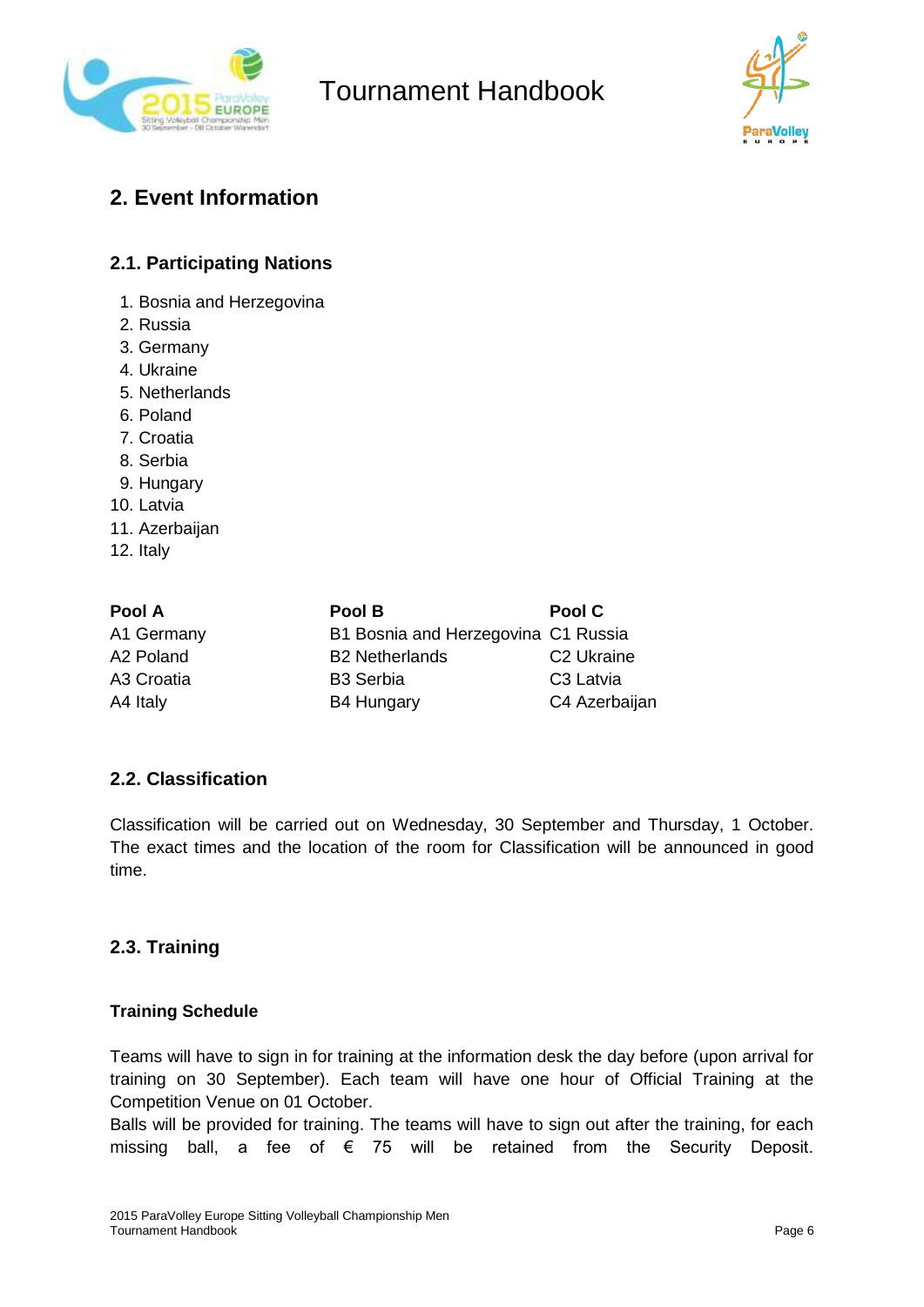



### **Training on Training Courts**

30 September – 06 October 10:00 – 12:00 and 14:00 – 18:00

### **Training on Competition Courts**

01 October 10:00 – 12:00 and 14:00 – 18:00

### **2.4. Competition Rules**

The competition shall be played in accordance with WPV Official Sitting Volleyball Rules in force. All necessary interpretations will be made before the competition at the Technical Meeting.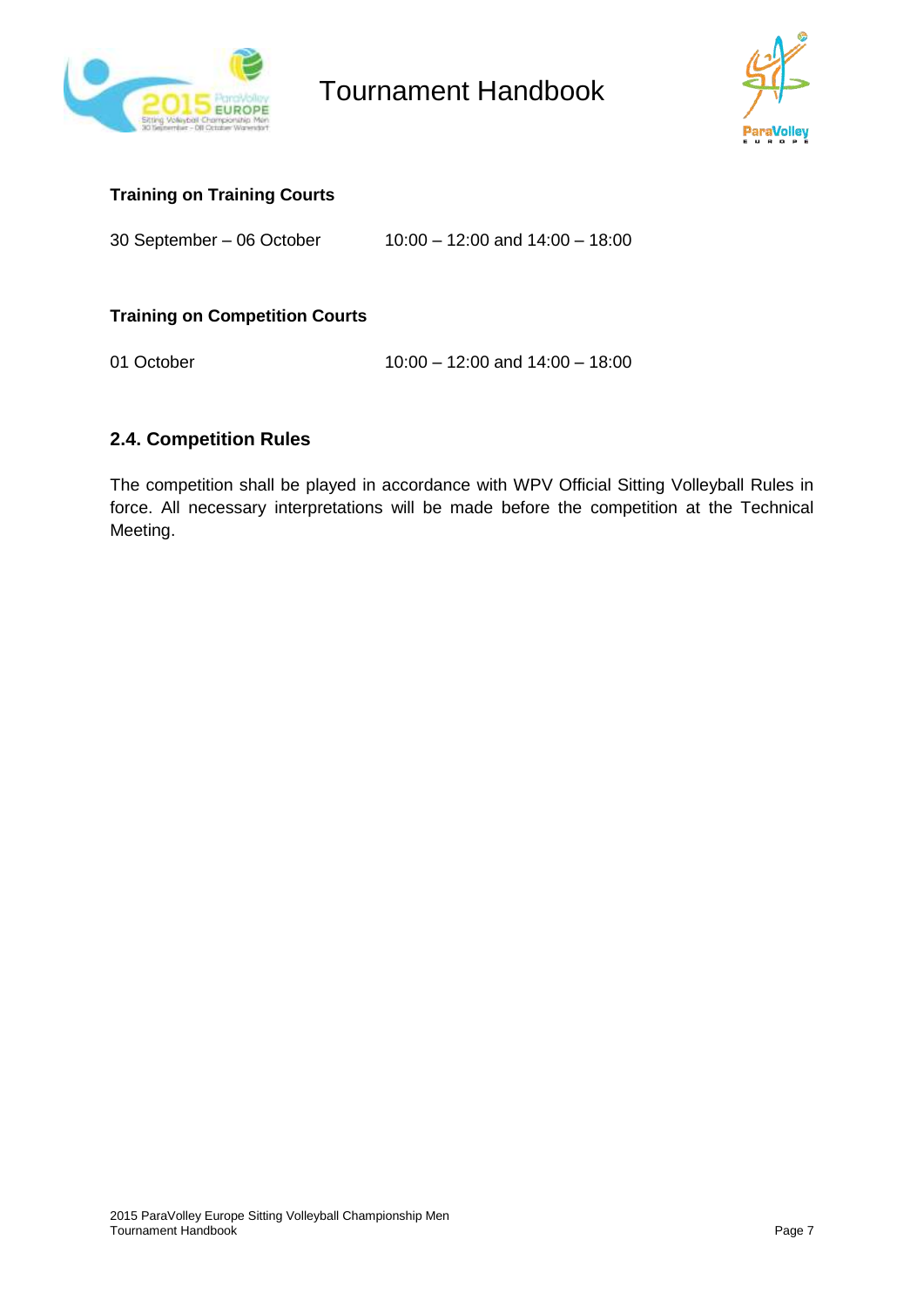



### **2.5. Competition Schedule**

| <b>Date</b> | <b>Time</b> | Match#         | Court                   | Round                | Team 1          | <b>Team B</b> |
|-------------|-------------|----------------|-------------------------|----------------------|-----------------|---------------|
| Fri 02 Oct  |             | $\overline{2}$ | B                       | Pool B               | <b>BIH</b>      | <b>HUN</b>    |
|             |             | 3              | Α                       | Pool C               | <b>RUS</b>      | <b>AZE</b>    |
|             |             | 4              | B                       | Pool A               | <b>POL</b>      | <b>CRO</b>    |
|             |             | 5              | A                       | Pool B               | <b>NED</b>      | <b>SRB</b>    |
|             |             | 6              | B                       | Pool C               | <b>UKR</b>      | LAT           |
|             |             | 1              | A                       | Pool A               | <b>GER</b>      | <b>ITA</b>    |
|             |             |                |                         |                      |                 |               |
| Sat 03 Oct  |             | 8              | A                       | Pool B               | <b>HUN</b>      | <b>SRB</b>    |
|             |             | $\overline{7}$ | B                       | Pool A               | <b>ITA</b>      | <b>CRO</b>    |
|             |             | 9              | A                       | Pool C               | <b>AZE</b>      | LAT           |
|             |             | 10             | B                       | Pool A               | <b>GER</b>      | <b>POL</b>    |
|             |             | 11             | A                       | Pool B               | <b>BIH</b>      | <b>NED</b>    |
|             |             | 12             | B                       | Pool C               | <b>RUS</b>      | <b>UKR</b>    |
|             |             |                |                         |                      |                 |               |
| Sun 04 Oct  |             | 13             | A                       | Pool A               | <b>POL</b>      | <b>ITA</b>    |
|             |             | 14             | B                       | Pool B               | <b>NED</b>      | <b>HUN</b>    |
|             |             | 15             | A                       | Pool C               | <b>UKR</b>      | <b>AZE</b>    |
|             |             | 16             | B                       | Pool A               | <b>CRO</b>      | <b>GER</b>    |
|             |             | 17             | A                       | Pool B               | <b>SRB</b>      | <b>BIH</b>    |
|             |             | 18             | B                       | Pool C               | <b>LAT</b>      | <b>RUS</b>    |
|             |             |                |                         |                      |                 |               |
| Mon 05 Oct  |             | 19             | A                       | <b>Quarter Final</b> | 1A              | 3B/3C         |
|             |             | 20             | $\overline{\mathsf{B}}$ | <b>Quarter Final</b> | $\overline{2C}$ | 2B            |
|             |             | 21             | А                       | <b>Quarter Final</b> | 1 <sup>C</sup>  | 2A            |
|             |             | 22             | B                       | <b>Quarter Final</b> | 1B              | 3A/3C         |
|             |             | 23             | A                       | Places $9 - 12$      | 4B/4C           | 4B/4C         |
|             |             | 24             | B                       | Places $9 - 12$      | 4A              | 3B/3C         |
|             |             |                |                         |                      |                 |               |
| Tue 06 Oct  |             | 25             | А                       | Places $5 - 8$       | L <sub>19</sub> | L20           |
|             |             | 26             | B                       | Places $5 - 8$       | L21             | L22           |
|             |             | 27             | A                       | Semi Final           | W19             | W20           |
|             |             | 28             | B                       | Semi Final           | W21             | W22           |
|             |             | 29             | A                       | Places $11 - 12$     | L23             | L24           |
|             |             | 30             | B                       | Places $9 - 10$      | W23             | W24           |
|             |             |                |                         |                      |                 |               |
| Wed 07 Oct  |             | 31             |                         | Places $7 - 8$       | L25             | L26           |
|             |             | 32             |                         | Places $5-6$         | W25             | W26           |
|             |             | 33             |                         | <b>Bronze Final</b>  | L27             | L28           |
|             |             | 34             |                         | <b>Gold Final</b>    | W27             | W28           |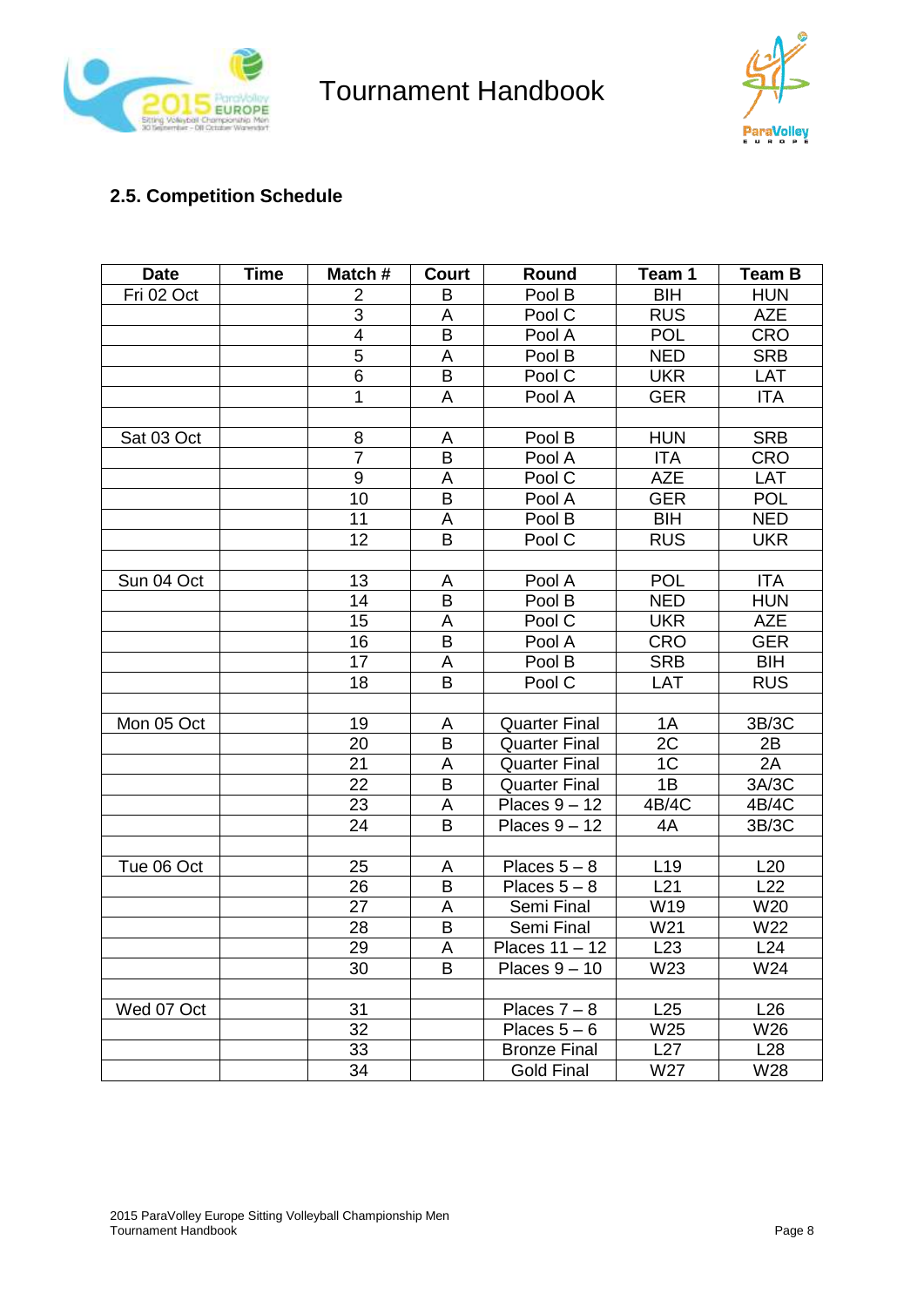



### **3. Venue Information**

### **3.1. Location**

Warendorf is located in North Rhine-Westphalia, 30 kilometres eastern of Münster and 160 kilometres north-eastern of Düsseldorf. The City of Warendorf, often described as the "City of Horses", has been founded around the year 1200 and is home for about 37,000 residents.



*Market square with "Laurentiuskirche"*



*"Kanonenburg" in the old town*



Gothic tower of "Marienkirche"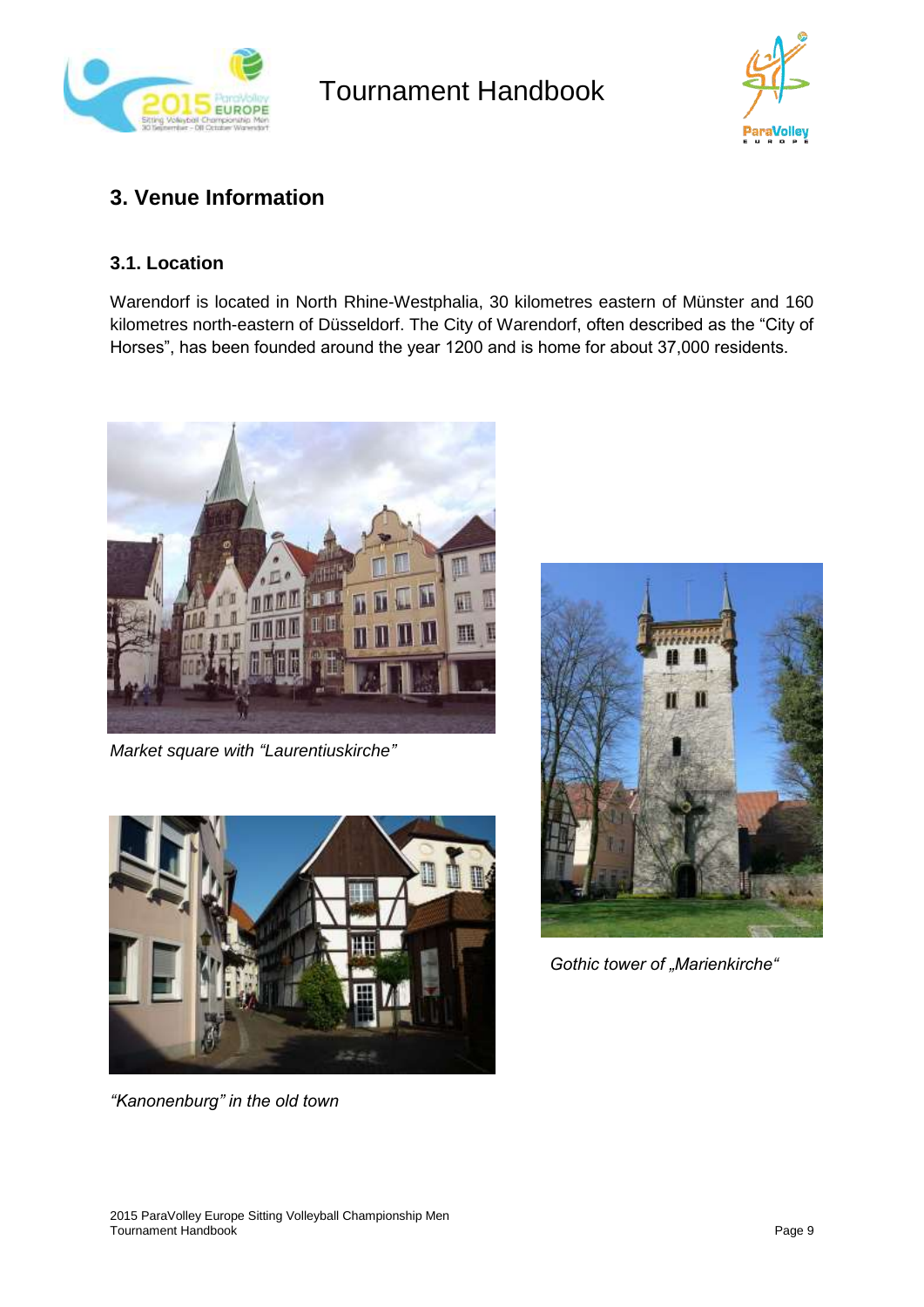



### **3.2. Competition and Training Venue**

Sportschule der Bundeswehr (abbreviated SportSBW, Federal Sports School of the German Armed Forces) is an educational institution for Officers and Non-Commissioned Officers since 1978. The premises encompass 40 hectares, contain modern sports facilities and have been the scene for numerous international sport events, charity concerts and political education events.



#### **Important regulations**

A strict ban on smoking is in force on the whole premises. Smoking is permitted in designated areas in the outdoor area only. All disregarding will be subject from a fine up to an ejection from the premises which will lead to an exclusion from the Championship.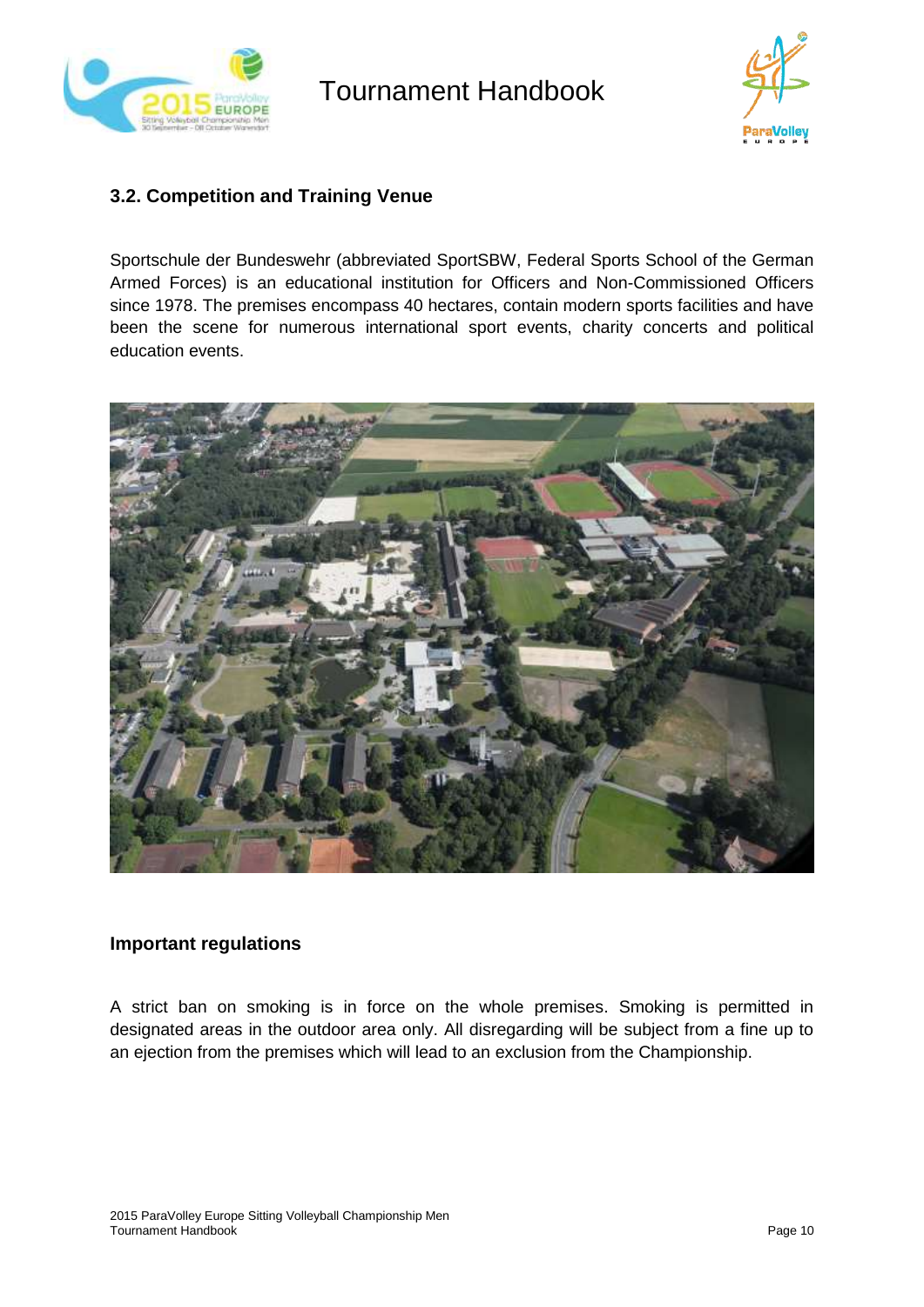



### **Competition Venue**

Matches will be played on two Competition Courts (Court A and Court B), both located in the same sports hall.

### **Training Venue**

Training will be carried out on three Training Courts (Court C, Court D and Court E), all of them are located in the same sports hall next to the Competition Venue.



*Entrance to the Competition and Training Venue (accessible on ground level)*



*Competition Venue*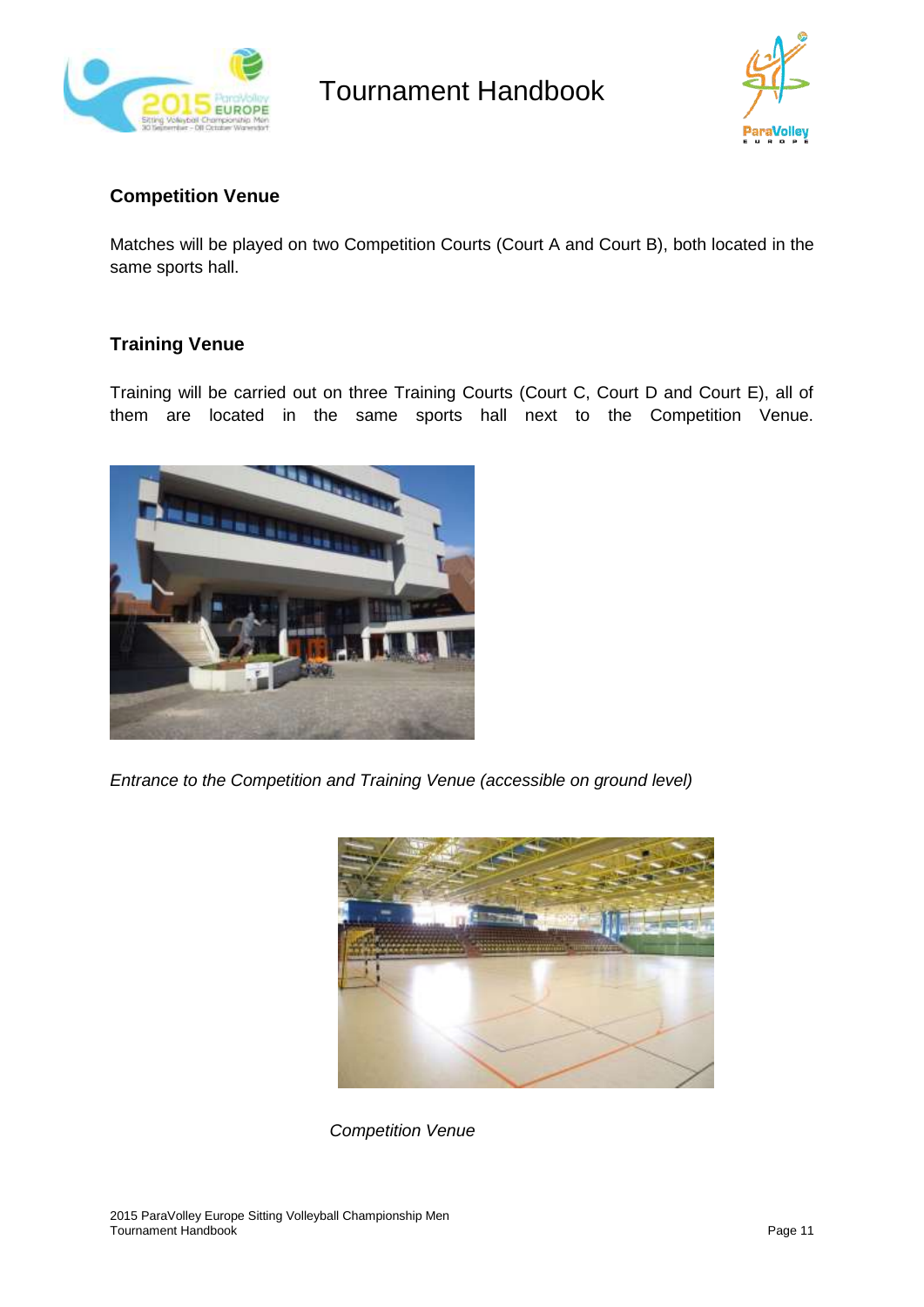



### **3.3. Accommodation**

Accommodation will be on the premises of the Sportschule. There a double rooms with bunk beds and a small number of single rooms available. Bathrooms a shared by two rooms each.





#### **Laundry and towels**

Every floor is equipped with a washing machine and a dryer. A basic stock of detergent will be provided by the organiser.

Bed linens and sheets will also be provided. **All participants are kindly asked to bring their own towels.**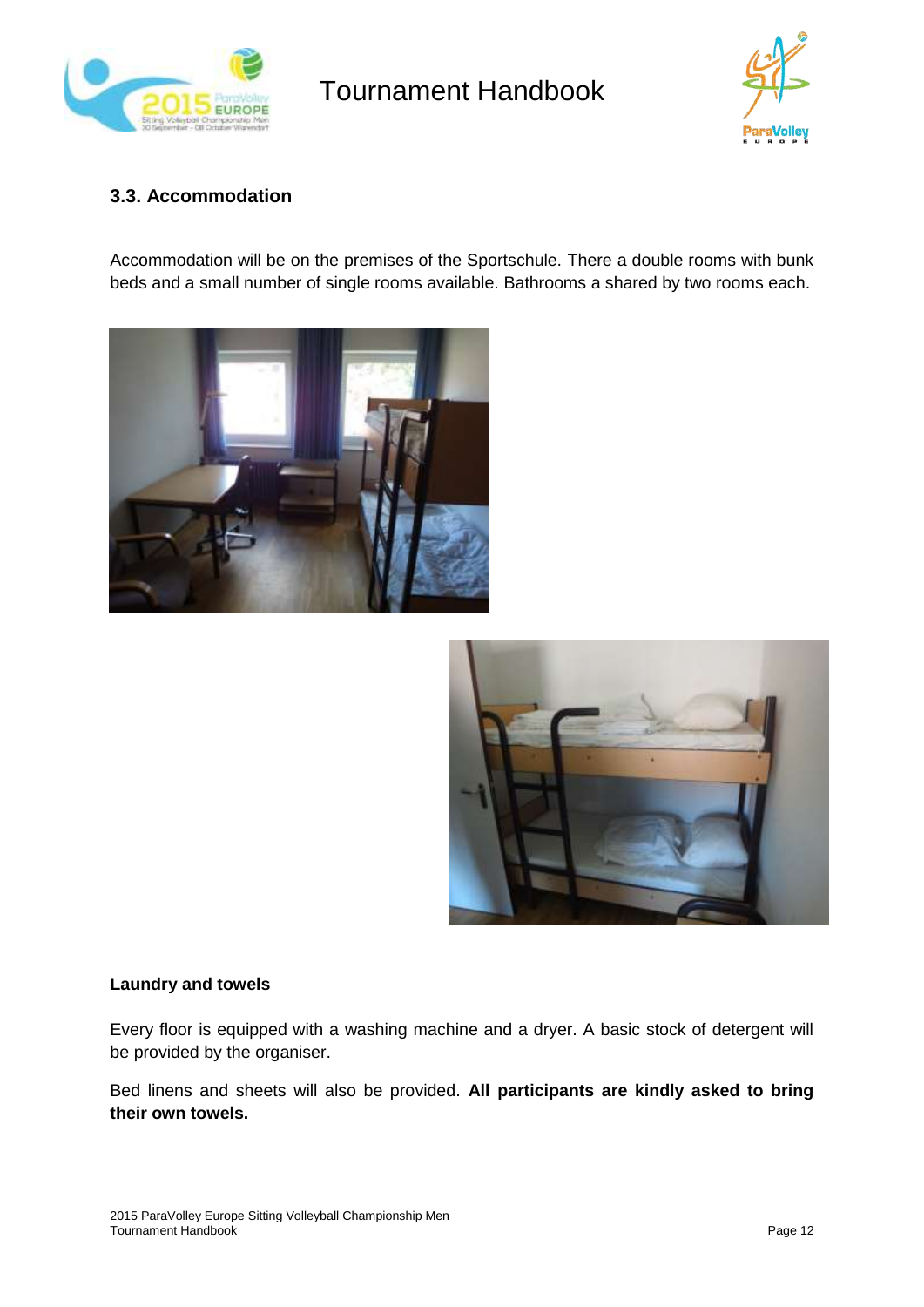



### **4. Additional Information**

### **Accreditation Card**

Accreditation cards will be handed out upon arrival and must be carried all the time while on the premises of the Sportschule. If you are leaving the premises, make sure you take the accreditation card with you.

### **Changing rooms**

The main changing rooms will be assigned to the teams playing next or the teams registered for training and have to be vacated properly before the start of the match or training.

There are also smaller changing rooms which can be used after the matches and training. All changing rooms are equipped with lockers (lockable only with  $1-\epsilon$  or  $2-\epsilon$  coin as deposit).

### **Deposit**

A security deposit of  $\epsilon$  1,000 has to be paid with the entry fee and will be paid back after departure by bank transfer if no damages and losses have been made.

### **Information Desk**

An information desk for teams will be located at the Competition Venue.

| 30 September      | $10:00 - 18:00$ h |
|-------------------|-------------------|
| $01 - 03$ October | $8:00 - 16:00$ h  |
| 04 October        | $8:00 - 16:00 h$  |
| $05 - 06$ October | $9:00 - 18:00$ h  |
| 07 October        | $8:00 - 18:00$ h  |
|                   |                   |

\* subject to change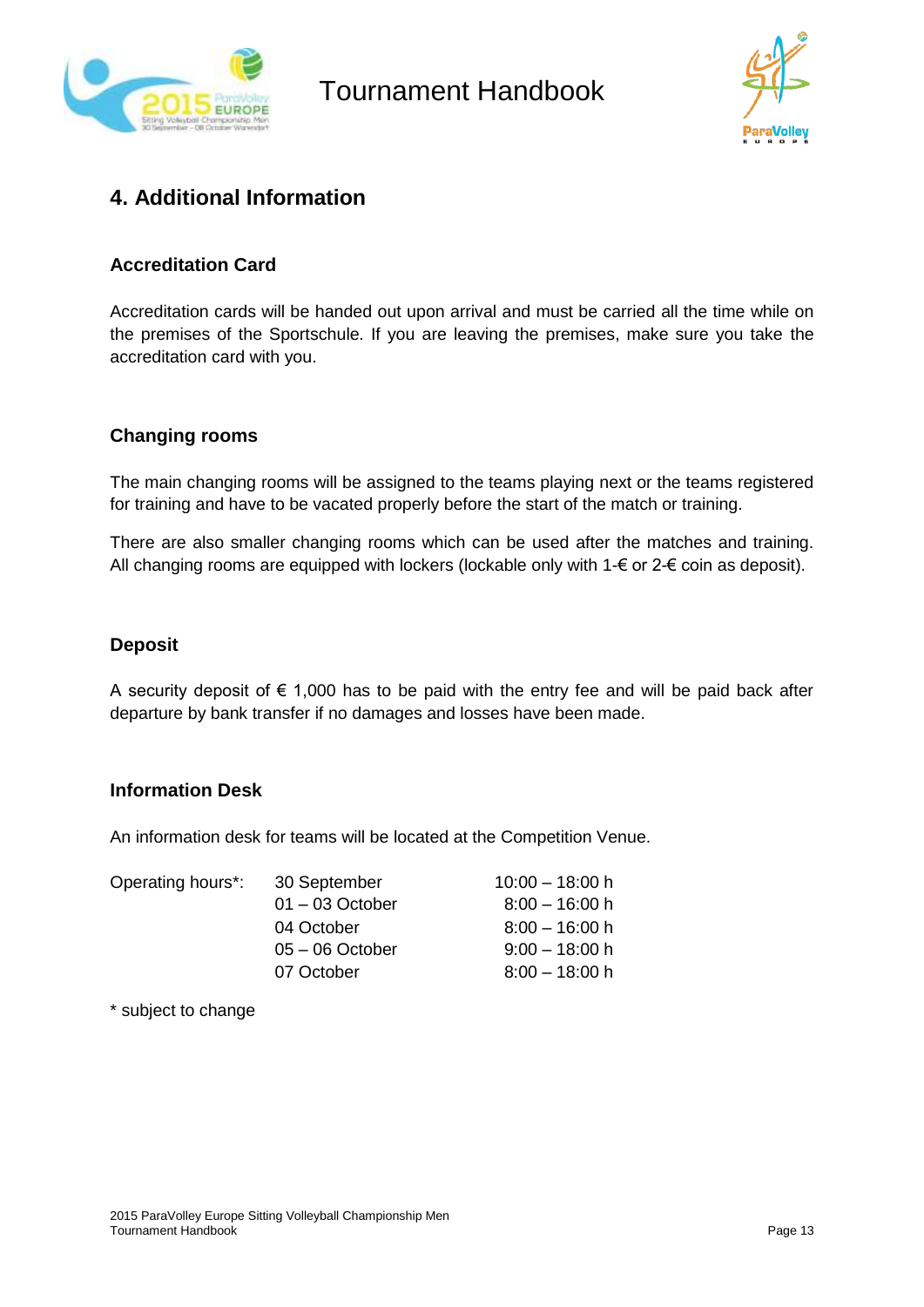



### **Meal times**

| <b>Date</b>  | <b>Breakfast</b> | Lunch           | <b>Dinner</b>   |
|--------------|------------------|-----------------|-----------------|
| 30 September |                  | $11:30 - 14:00$ | $17:30 - 20:00$ |
| 01 October   | $7:00 - 9:00$    | $11:30 - 14:00$ | $17:30 - 20:00$ |
| 02 October   | $7:00 - 9:00$    | $11:30 - 14:00$ | $16:30 - 17:45$ |
|              |                  |                 | $19:00 - 20:00$ |
| 03 October   | $7:00 - 9:00$    | $11:30 - 14:00$ | $17:30 - 20:00$ |
| 04 October   | $7:00 - 9:00$    | $11:30 - 14:00$ | $17:30 - 19:00$ |
| 05 October   | $7:00 - 9:00$    | $11:30 - 14:00$ | $17:30 - 20:00$ |
| 06 October   | $7:00 - 9:00$    | $11:30 - 14:00$ | $17:30 - 20:00$ |
| 07 October   | $7:00 - 9:00$    | $11:30 - 14:00$ | $19:00 - 20:00$ |
| 08 October   | $7:00 - 9:00$    |                 |                 |

### **Sports bar**

Snacks and drinks can be bought at the "Timeout" sports bar daily from 9:00 to 10:30 and 17:00 to 23:00 (weekend times may deviate, all times are subject to change).

Wi-Fi is available within the sports bar, for details, please see [https://www.telekom.de/dlp/eki/](https://www.telekom.de/dlp/eki/%20downloads/h/HotSpot_Infos.pdf)  [downloads/h/HotSpot\\_Infos.pdf](https://www.telekom.de/dlp/eki/%20downloads/h/HotSpot_Infos.pdf)



### **Water**

Water will be provided for competition and handed out before the warm-up. We kindly ask you to return all empty bottles and not to leave them on the court, in the dressing rooms or hallways etc.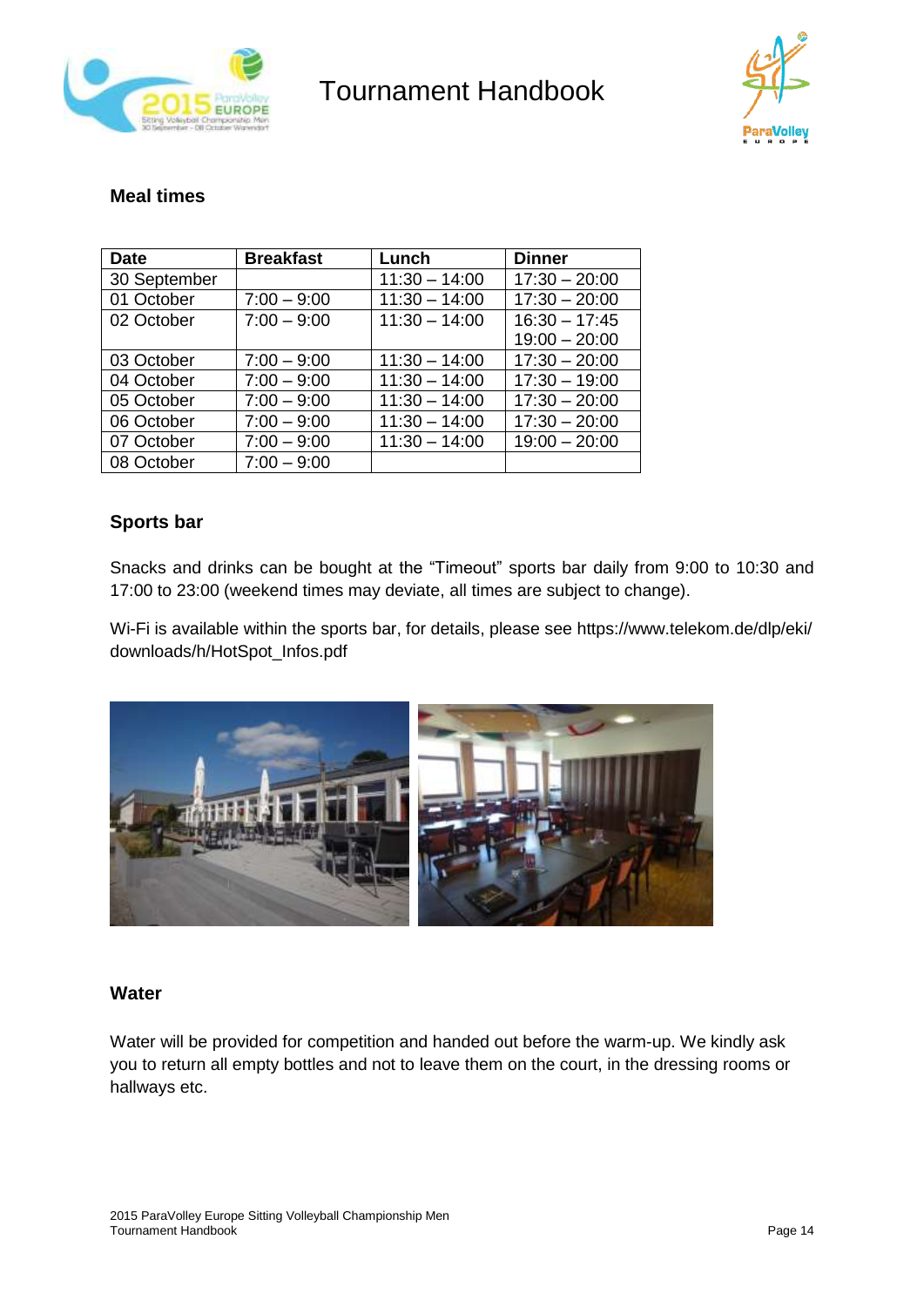



### **5. Emergency Information**

### **5.1. Emergency contacts**

Emergency telephone number: 112

Medical service: Josephs-Hospital Warendorf Am Krankenhaus 2 48231 Warendorf Phone: +49 2581 200 Fax: +49 2581 20-1003 http://www.jhwaf.de

### **5.2. Embassies**

### **Embassy of Azerbaijan**

Mr Parviz Shahbazov Hubertusallee 43 14193 Berlin Phone: +49 30 2191613 Fax: +49 30 21916152 E-mail: berlin@mission.mfa.gov.az

### **Embassy of Bosnia and Herzegovina**

Mrs Davorka Samardžija Ibsenstraße 14 10439 Berlin Phone: +49 30 81471210 or +49 30 81471215 Fax: +49 30 81471211 E-mail: info@botschaftbh.de

#### **Embassy of Croatia**

Mr Ranko Vilovic Ahornstraße 4 10787 Berlin Phone: +49 30 21915514 Fax: +49 30 23628965 E-mail: berlin@mvep.hr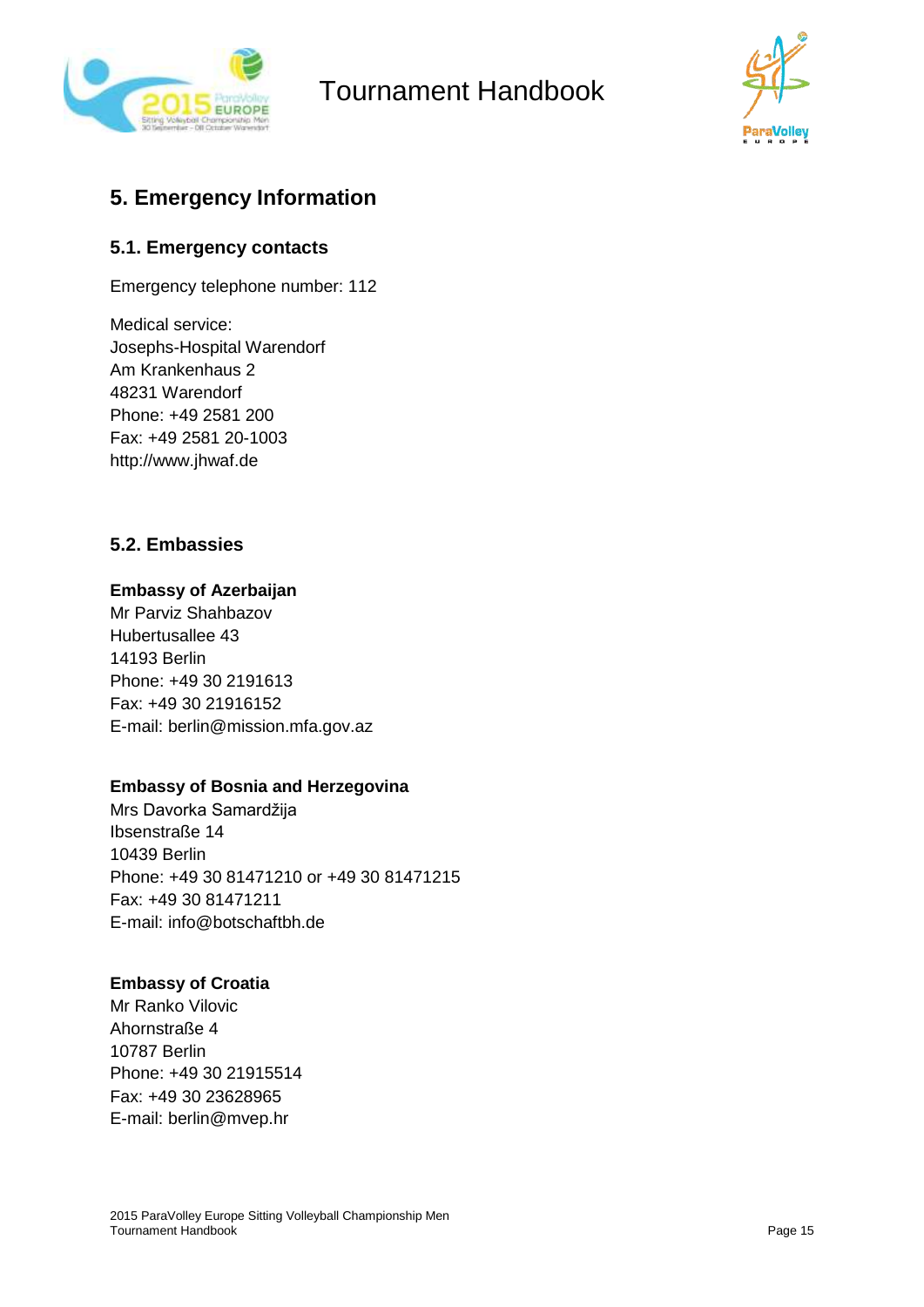



#### **Embassy of Hungary**

Mr József Czukor Unter den Linden 76 10117 Berlin Phone: +49 30 203100 Fax: +49 30 2291314 E-mail: infober@mfa.gov.hu

### **Embassy of Italy**

Mr Pietro Benassi Hiroshimastraße 1 – 7 10785 Berlin Phone: +49 30 254400 Fax: +49 30 25440116 or +49 30 25440130 E-mail: segreteria.berlino@esteri.it or consolato.berlini@esteri.it

#### **Embassy of Latvia**

Mrs Elita Kuzma Reinerzstraße 40 – 41 14193 Berlin Phone: +49 30 82600222 Fax: +49 30 82600233 E-mail: embassy.germany@mfa.gov.lv

### **Embassy of the Netherlands**

Mrs Monica Theodora Geertruida van Daalen Klosterstraße 50 10179 Berlin Phone: +49 30 209560 Fax: +49 30 20956441 E-mail: bln-az@minbuza.al

#### **Embassy of Poland**

Mr Jerzy Józef Margański Lassenstraße 19 – 21 14193 Berlin Phone: +49 30 223130 Fax: +49 30 22313155 E-mail: berlin.amb.sekretariat@msz.gov.pl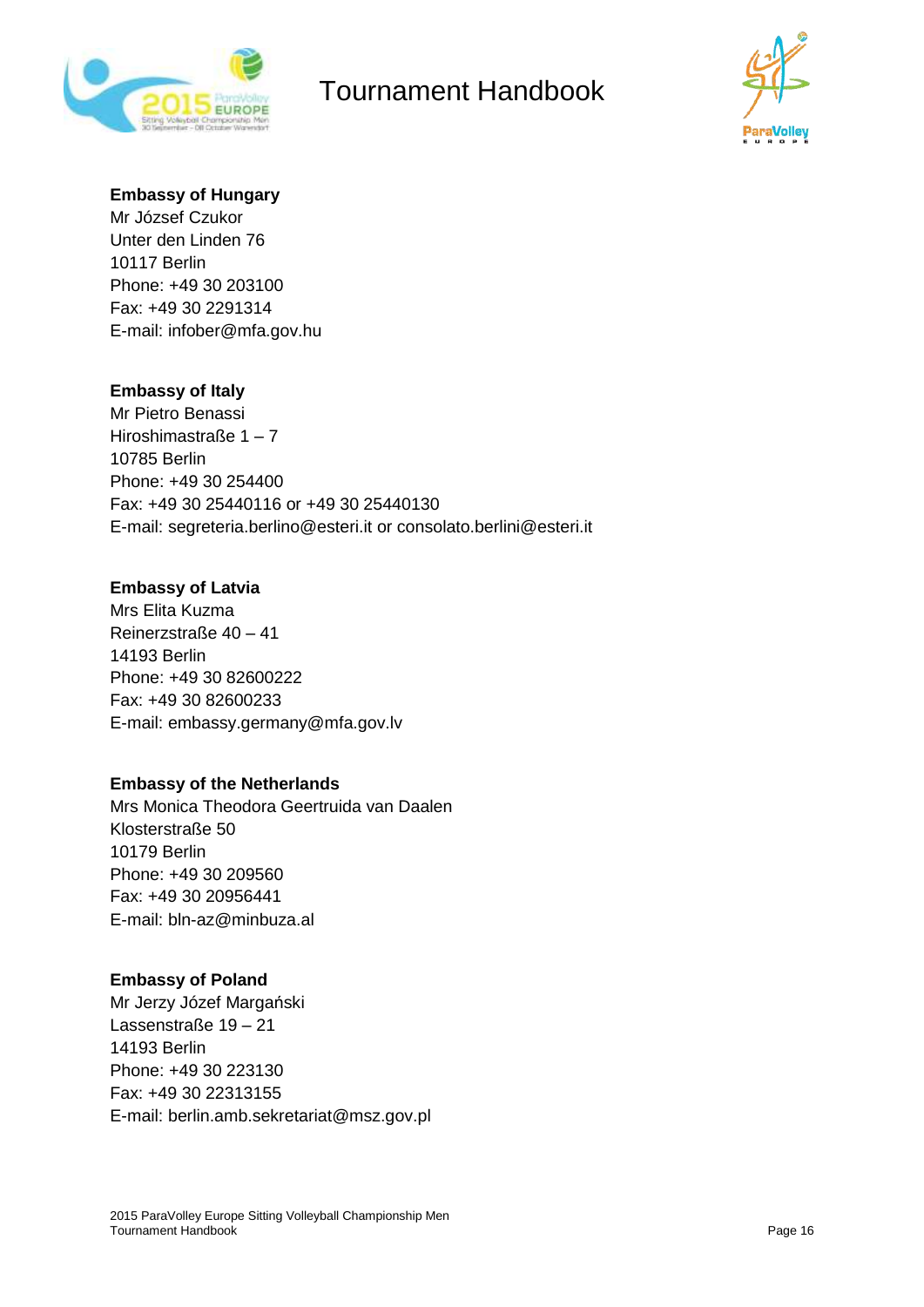



### **Embassy of the Russian Federation**

Mr Vladimir Grinin Unter den Linden 63 – 65 10117 Berlin Phone: +49 30 229111029 Fax: +49 30 2299397 E-mail: info@russische-botschaft.de

### **Embassy of Serbia**

Mrs Jasmina Veličković Taubertstraße 18 14193 Berlin Phone: +49 30 8957700 Fax: +49 30 8252206 E-mail: info@botschaft-serbien.de

#### **Embassy of Ukraine**

Mr Andrii Melnyk Albrechtstraße 26 10117 Berlin Phone: +49 30 28887116 Fax: +49 30 28887163 E-mail: emb\_de@mfa.gov.ua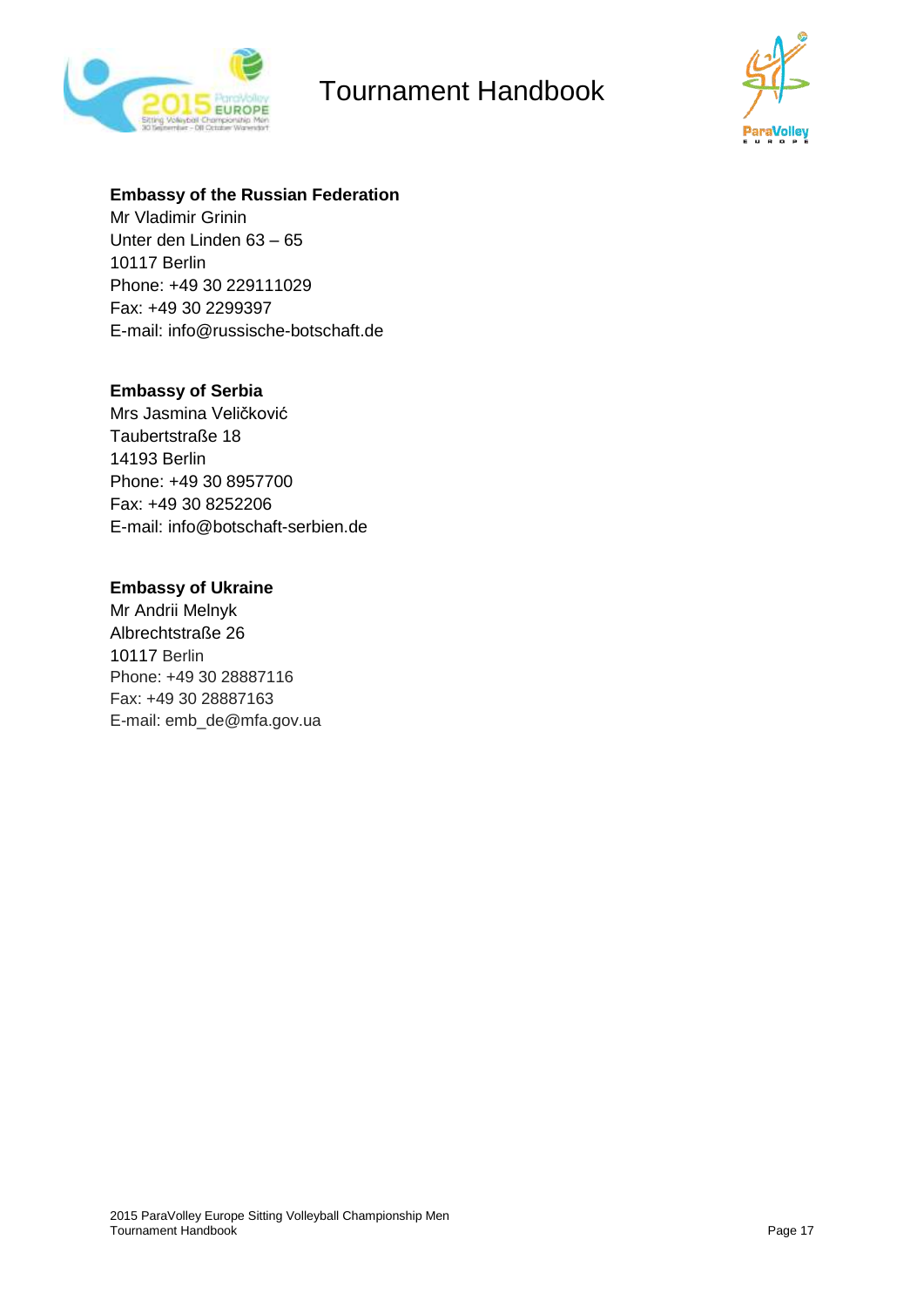



### **6. Competition Regulations**

### **1. ORGANISER**

Deutscher Behindertensportverband e. V. - National Paralympic Committee Germany, affiliated to PVE, have been entrusted with the organisation of the ParaVolley Europe Sitting Volleyball Championship for Men 2015.

### **2. COMPETITION CALENDAR AND OTHER ACTIVITIES**

| 30 September 2015 | Latest arrival of PVE officials              |                          |
|-------------------|----------------------------------------------|--------------------------|
| 30 September 2015 | Competition meeting (organiser + officials)  | Time to be<br>determined |
| 30 September 2015 | Arrival of PVE board                         |                          |
| 30 September 2015 | Arrival of referees                          |                          |
| 30 September 2015 | Arrival of teams - Training - Classification |                          |
| 01 October 2015   | Training - Classification                    |                          |
| 01 October 2015   | <b>Referee Clinics</b>                       |                          |
| 01 October 2015   | <b>Technical meeting</b>                     | 20.00                    |
| 02 October 2015   | <b>Opening Ceremony</b>                      | Time to be<br>determined |
| 02 October 2015   | Pool Matches                                 |                          |
| 03 October 2015   | Pool Matches                                 |                          |
| 04 October 2015   | Pool Matches                                 |                          |
| 04 October 2015   | <b>General Assembly</b>                      | Time to be<br>determined |
| 05 October 2015   | Competition                                  |                          |
| 06 October 2015   | <b>Qualification/Semi-Finals</b>             |                          |
| 07 October 2015   | Finals/Placings                              |                          |
| 08 October 2015   | Departure                                    |                          |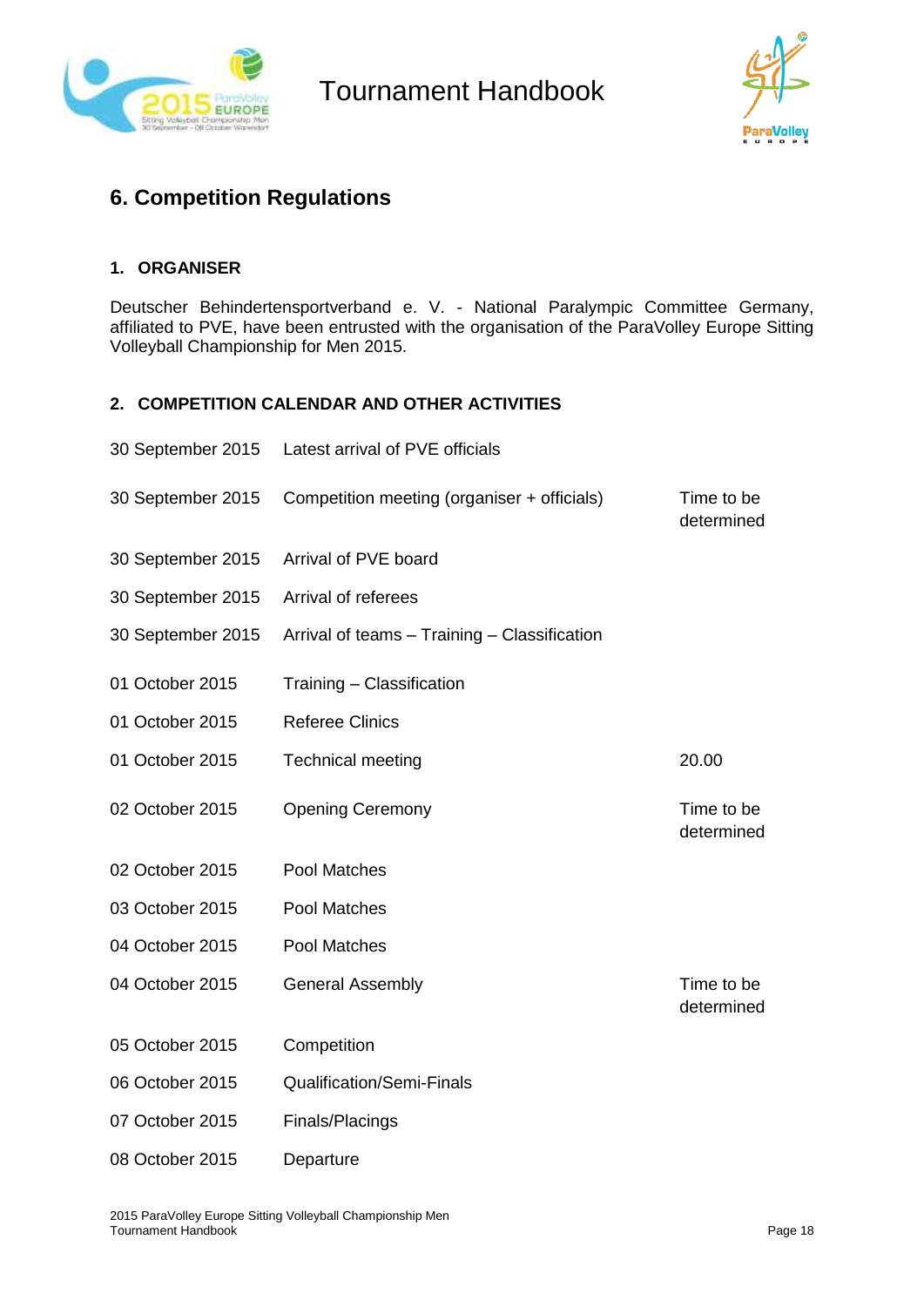



### **3. HOST CITY, HALLS AND COMPETITION ROUNDS**

#### 3.1. **City**

3.1.1. The Tournament will be held in Warendorf, Germany

### 3.2. **Competition Hall:**

3.2.1. The competition hall will be Sportschule der Bundeswehr

#### 3.3. **City of arrival and departure**

3.3.1. The city of arrival and departure will be Düsseldorf. Münster (FMO) will also be accaptable.

### **4. PARTICIPATING TEAMS**

- 4.1. The Tournament is open to the teams of those National Federations that are affiliated to the PVE and respect their obligations and financial responsibilities with regard to the PVE and their Confederations and that have sent to PVE the Official Entry for the Championship according to the PVE Regulations.
- 4.2. The players must have the nationality of the country they represent, justifying it by means of a passport or other authentic document.
- 4.3. Naturalised players must have been proven resident in the country of their new nationality for not less than two years (up to the opening day of the competition) from the issuance date of the official document granting the new citizenship. The naturalised players may participate only if the WPV Regulations requirements are also fulfilled.
- 4.4. Once the passports or other legal documents have been checked and accepted by PVE Technical Delegate, the Organiser will issue the ID cards valid for the Championship.
- 4.5. The medical classification for the teams of the 6 players on the court must be as follows:
	- 4.5.1. Minimum 5 players must be classified as disabled.
	- 4.5.2. 1 player may be classified as minimal disabled or disabled.
	- 4.5.3. Same applies on the bench.
- 4.6. Maximum 12 men's teams will be nominated by PVE to participate in the ParaVolley Europe Championships.
- 4.7. If a National Federation withdraws its team from the competition after being seeded or drawn to the qualification Group, then PVE Sport Department will decide how the qualification will be organised.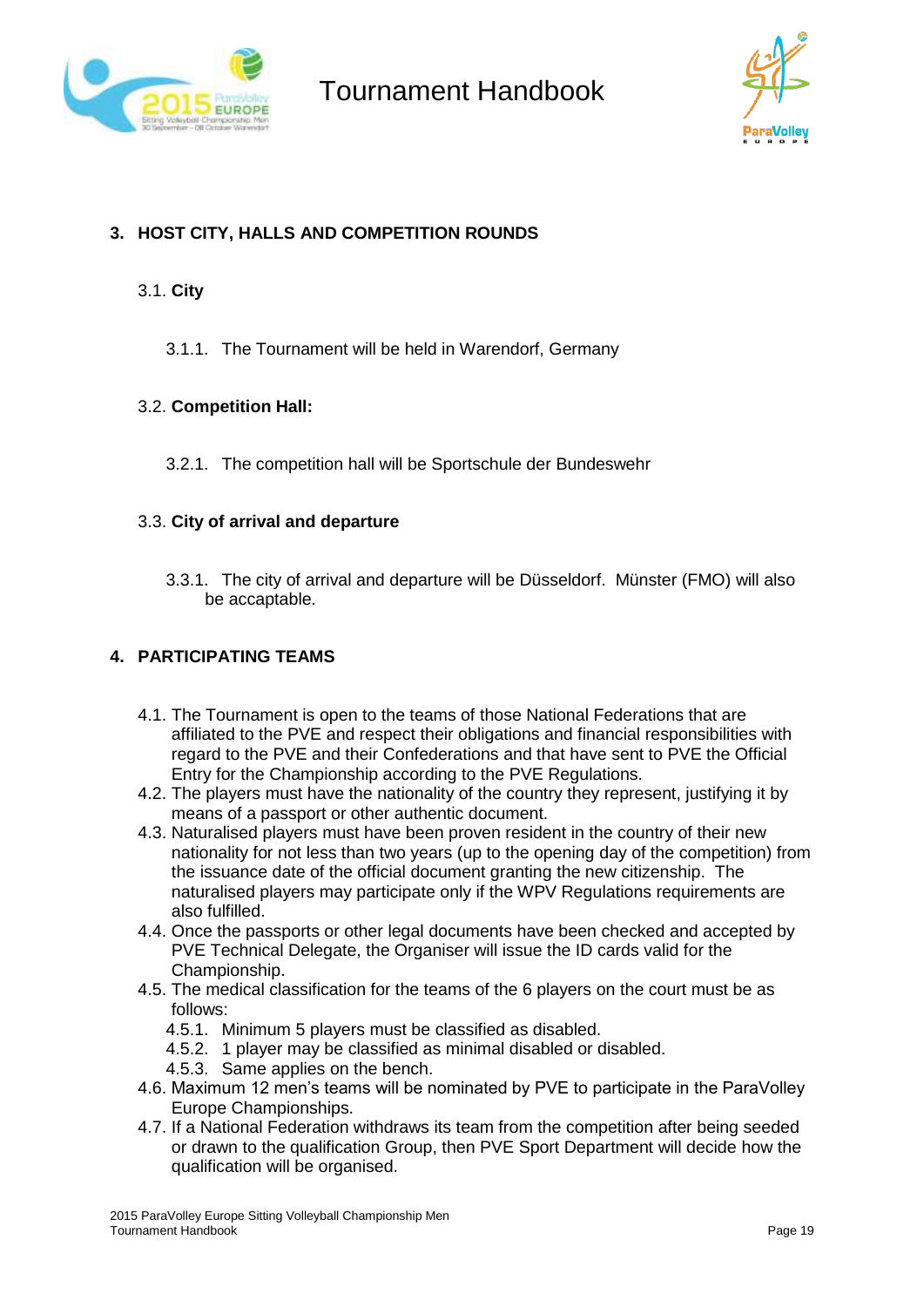



### **5. ENTRIES, TEAM INFORMATION, FEE**

- 5.1 Each National Federation must send its Entry to the PVE to confirm officially its participation in the Tournament.
- 5.2 Each team must send the Final Entry Form and the Team Registration Form to the Organiser.
- 5.3 An entry fee is required.

### **6. COMPETITION SYSTEM**

The competition of the Tournament is as follows:

### **The COMPETITON FORMAT:**

- A Three preliminary pools play round robin.
	- 1) Pool  $A =$  Seeded 1  $6$  and 2 teams by draw.
	- 2) Pool  $B =$  Seeded  $2 5 -$  and 2 teams by draw.
	- 3) Pool  $C =$  Seeded  $3 4 -$  and 2 teams by draw.
- B Top 2 teams from each pool advance to Quarter-Finals and play for 1-8
- $C$  3<sup>rd</sup>-placed teams with best records also advance to QF
- D  $3<sup>rd</sup>$ -placed team with worst record joins 9-11 playoffs with 4<sup>th</sup>-placed teams
- NB Exact QF matchups will be clear only when all pool matches have been completed.

1A will play lower of 3B or 3C, but not 3A

1B will play highest 3<sup>rd</sup>-placed, but not 3B

1C will play 2A

4A will play lowest 3<sup>rd</sup>-placed team, but not 3A

### **7. DRAWING OF LOTS AND DISTRIBUTION OF TEAMS**

7.1 Drawing of pools and distribution of teams was done by PVE Sport Department 28<sup>th</sup> June 2015 and the resultant pools are : (Pools changed after Protest by LOC against EC Women pools.)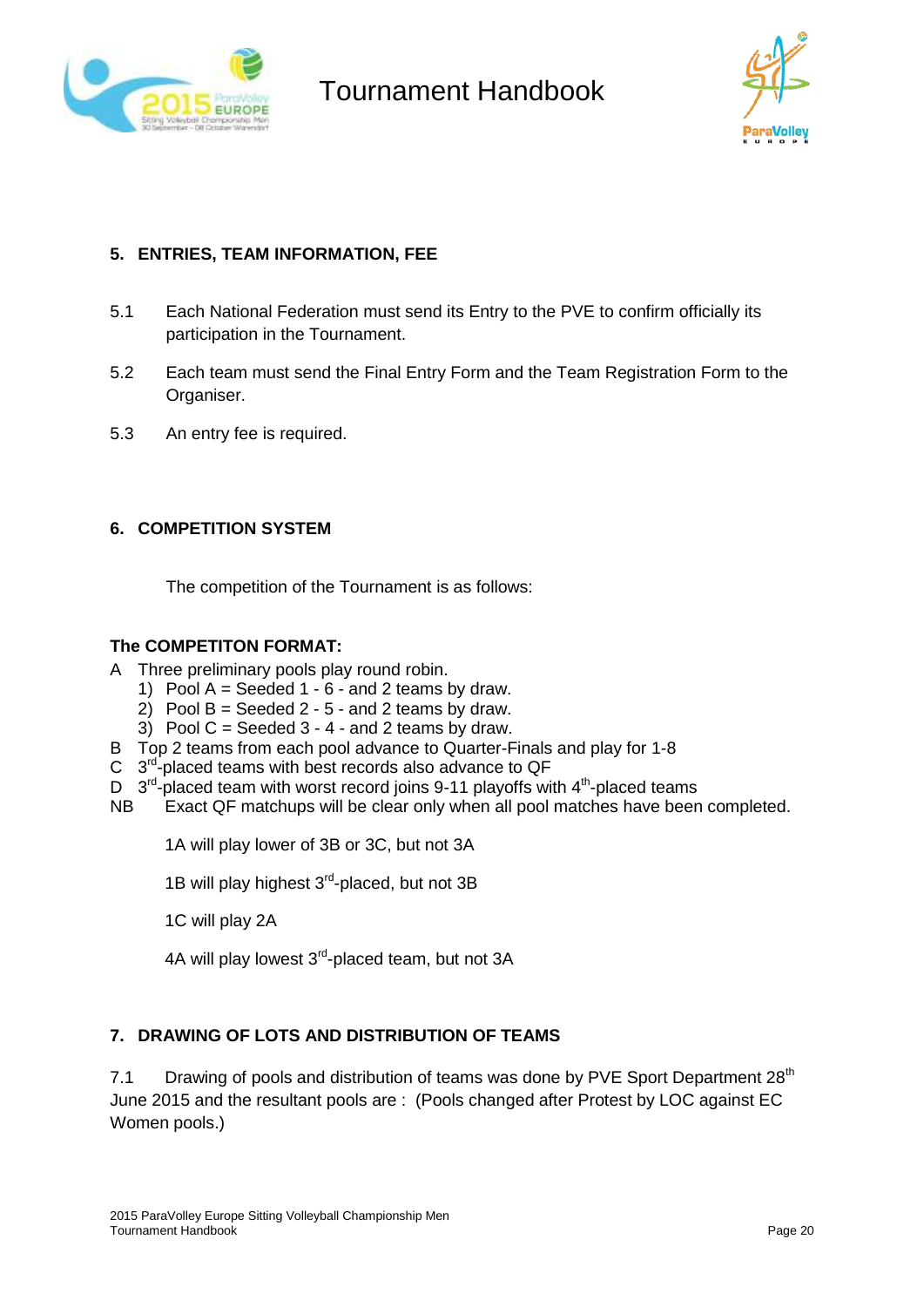



### **Pool A**

| A <sub>1</sub> |     | GER   Germany |
|----------------|-----|---------------|
| A2             |     | POL   Poland  |
| A3             |     | CRO   Croatia |
| A4             | ITA | Italy         |

### **Pool B**

| B1             | <b>BIH</b> | Bosnia and<br>Herzegovina |
|----------------|------------|---------------------------|
| <b>B2</b>      | NED        | Netherlands               |
| B <sub>3</sub> | <b>SRB</b> | Serbia                    |
| R4             | <b>HUN</b> | Hungary                   |

### **Pool C**

| C <sub>1</sub> |     | RUS   Russia  |
|----------------|-----|---------------|
| C <sub>2</sub> |     | UKR   Ukraine |
| C <sub>3</sub> | LAT | Latvia        |
| C4             | AZE | Azerbaijan    |

### **8. ORDER OF MATCHES AND ORGANISER'S RIGHTS**

- 8.1. The order of matches is assigned by the PVE Sport Department.
- 8.2. The Organiser has the right to choose one match per day.
- 8.3. The daily timetable of matches is fixed by the PVE considering a proposal by the Organiser in agreement with (local TV and) public needs.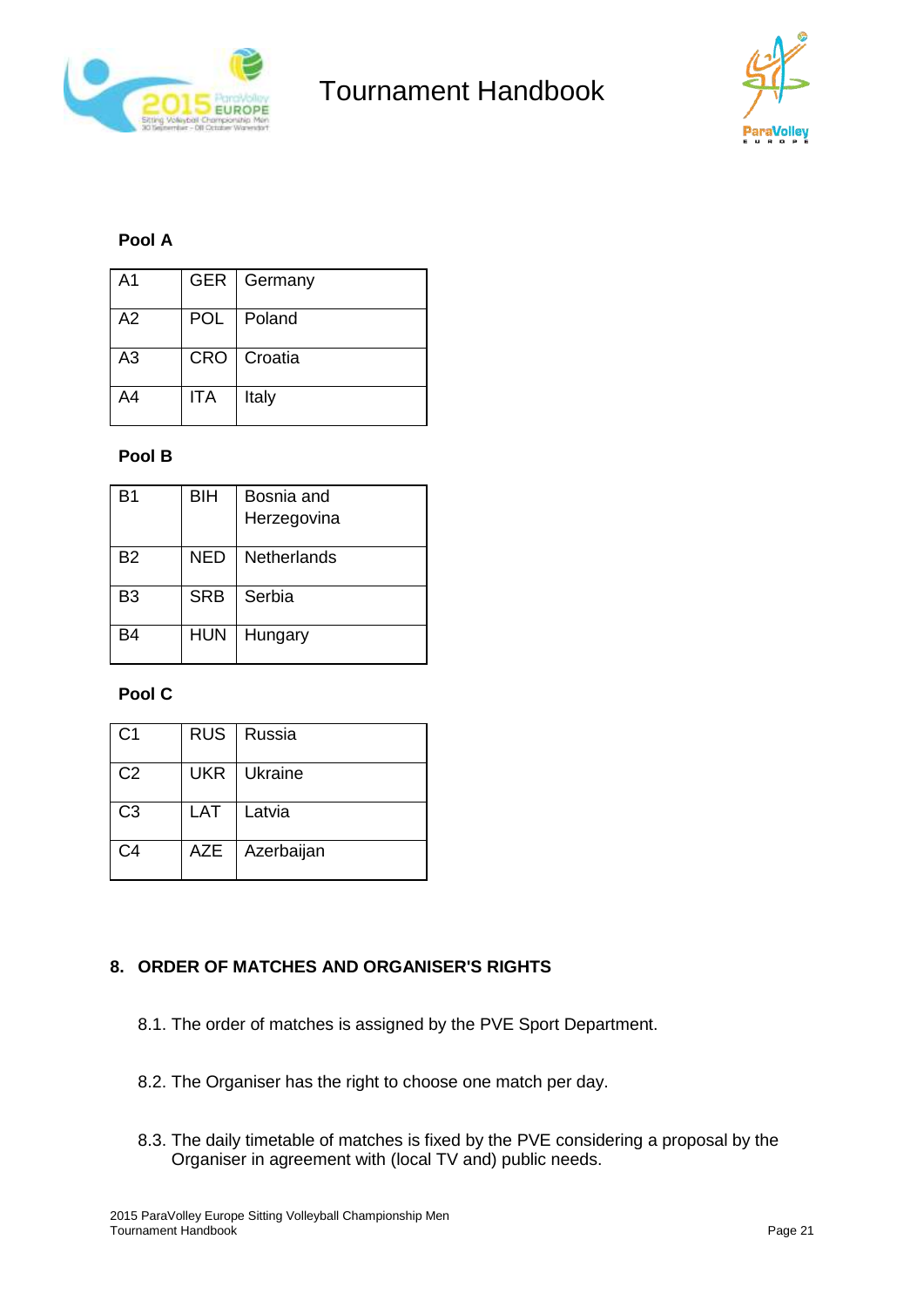



8.4. The Organiser has the right to change the timetable and order of matches for TV broadcasting reasons only with the approval of the PVE Delegate. Each team must be informed of the timetable changes at least 24 hours before the match.

### **9. CLASSIFICATION OF TEAMS**

- 9.1. Placings after Pool stages will be decided as follows :
	- 9.1.1. Matches Won
	- 9.1.2. Set Quotient
	- 9.1.3. Points Quotient
	- 9.1.4. Matches between the teams
	- 9.1.5. In the case of a tie between two teams:
		- 9.1.5.1. **Sets quotient.** In the case of equality in the number of matches won and lost by two teams, the teams will be classified in descending order by the quotient resulting from the division of the number of all sets won by the number of all sets lost.
		- 9.1.5.2. **Points quotient**. In the case of equality in the number of sets gained and lost by two tied teams, they will be classified in descending order by the quotient resulting from the division of all points scored by the total of all points lost during all sets.<br>9.1.5.3. If the tie continues as
		- If the tie continues as per the points quotient between the two teams, the ranking priority will be given to the team that won the last match between them.
	- 9.1.6. In the case of a tie between three or more teams:
		- 9.1.6.1. When the tie in matches won, sets and points quotients is between three or more teams, a new classification of these teams will be made taking into consideration only the matches in which they were opposed to each other. In the case that the tie is still not resolved the teams will be ranked according to their current ParaVolley Europe Ranking.
- 9.2. If a team voluntarily declares its forfeit during a match, it will be excluded from the competition and:
	- 9.2.1. All the results of the matches it already played during the respective round will be nullified.
	- 9.2.2. The team will be sanctioned by PVE

#### **10. CONDUCTING OF THE COMPETITIONS**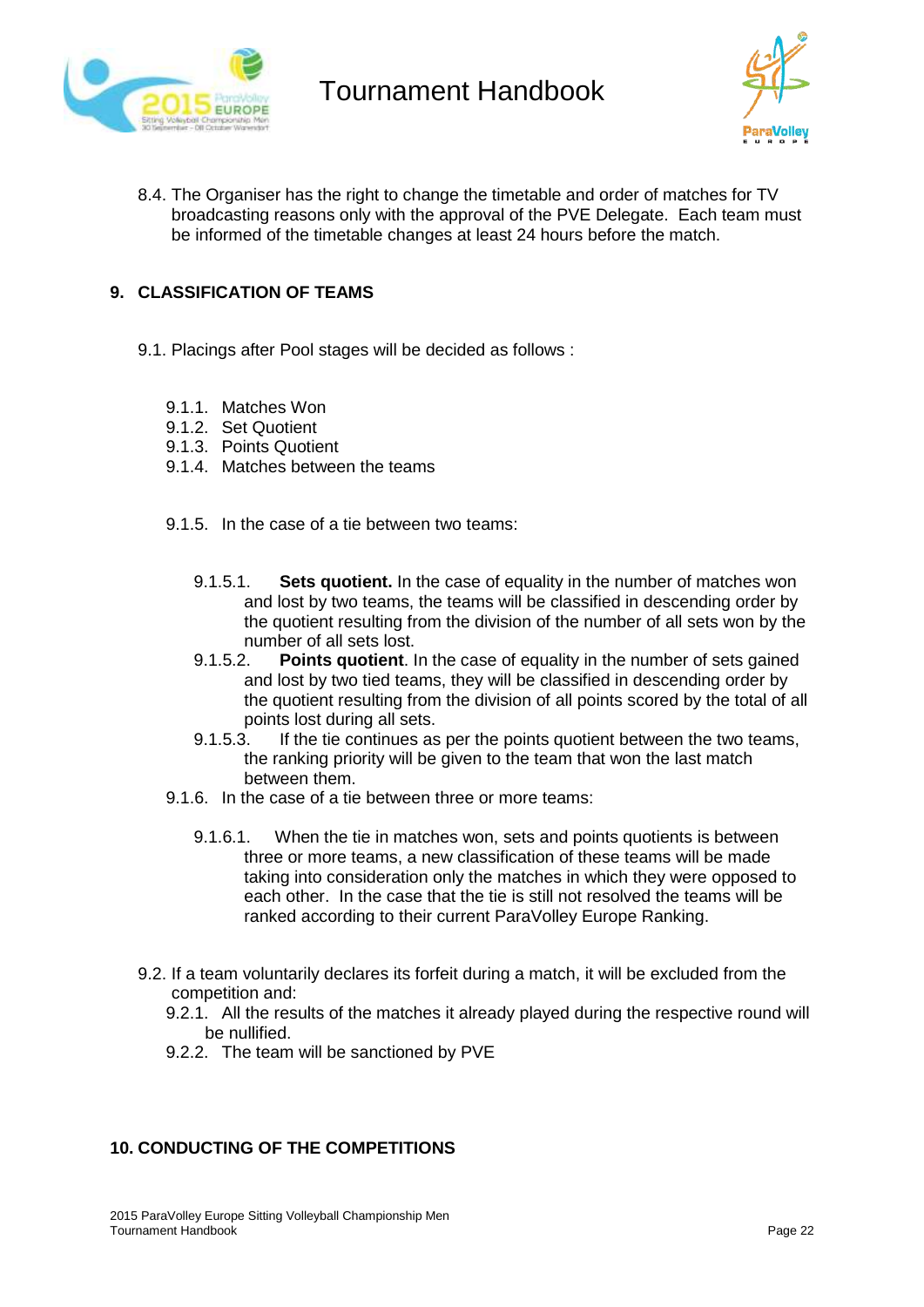



- 10.1. The PVE Technical Delegate designated by the PVE Sport Department will conduct the Tournament.
- 10.2. Sufficient International Referees appointed by the ERC, will officiate in the **Tournament**

### **11. MEDICAL SERVICES AND CONTROL**

- 11.1. All players are obliged to present a classification certificate issued by the competent authority.
- 11.2. The Organiser will provide first aid medical treatment only. The team concerned will pay hospitalisation costs.
- 11.3. All team delegations are recommended to take out their own liability, medical and accident insurance, even those with EHIC cards. It is strongly recommended that all participants bring their EHIC. Those outside the EU should ensure they have medical insurance – costs in Germany are high.

### **12. OFFICIAL VOLLEYBALL RULES AND BALLS**

- 12.1. The competition shall be played in accordance with the WPV Official Sitting Volleyball Rules in force. All necessary interpretations will be made before the competition during the Technical Meeting.
- 12.2. Ball Mark/ Type Mikasa MVA 200 will be the only ball at this competition. MVA 300 will be available on the training courts.

#### **13. UNIFORMS**

- 13.1. The playing uniform must be in conformity with WPV/PVE Regulations. Each team must have available at least two sets of playing uniforms of a different colour. The players' numbers must be the same on all uniforms. **The playing uniforms of the team captain and Libero must be presented during the preliminary inquiry, along with shorts, long trousers and leggings.**
- 13.2. Teams are reminded that socks ARE part of the uniform.
- 13.3. The officials on the bench should wear either their official training suit or a jacket/suit with tie.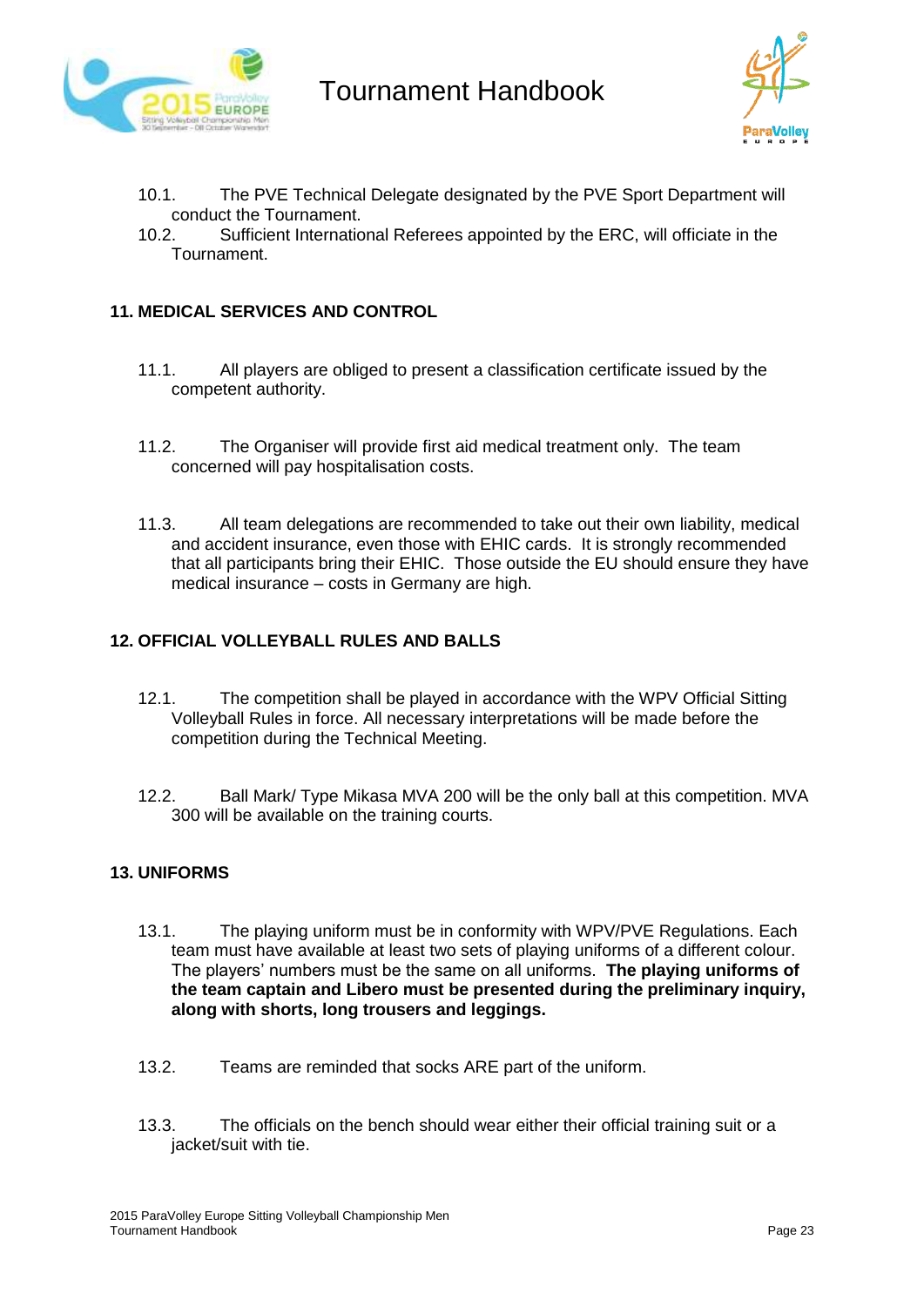



13.4. Teams may apply for PVE authorisation to wear publicity during the tournament. A fee can be fixed by the PVE.

#### **14. COMPLAINTS**

- 14.1. All complaints and protests must be presented in writing in English to the PVE Technical Delegate no later than 1 hour after the end of the match.
- 14.2. A deposit of € 250 must accompany complaints about the result of a match or protest.

#### **15. SANCTIONS**

- 15.1. If a National association / Federation declare the non-participation of its duly registered team or simply do not send its team to participate in the Tournament, it will be sanctioned in accordance with the PVE Regulations and will be liable to a suspension.
- 15.2. Teams not presenting the samples of their uniforms as required for International Competitions will have to present uniforms or obtain new uniforms within 24 hours.
- 15.3. Uniform infringements on court will be sanctioned with a fine of €10 per player. If the fine is not paid before the player's next match, the player will not play.
- 15.4. Any such fines unpaid at the end of the tournament will be deducted from the Security Deposit on the authorisation of the Technical Delegate.
- 15.5. Players not complying with the Eligibility Rules defined in the WPV Sports Regulations for International Competitions or who do not present the Classification Cart as required and refusing to undergo a medical examination will not be allowed to compete.
- 15.6. Misconduct during the competition: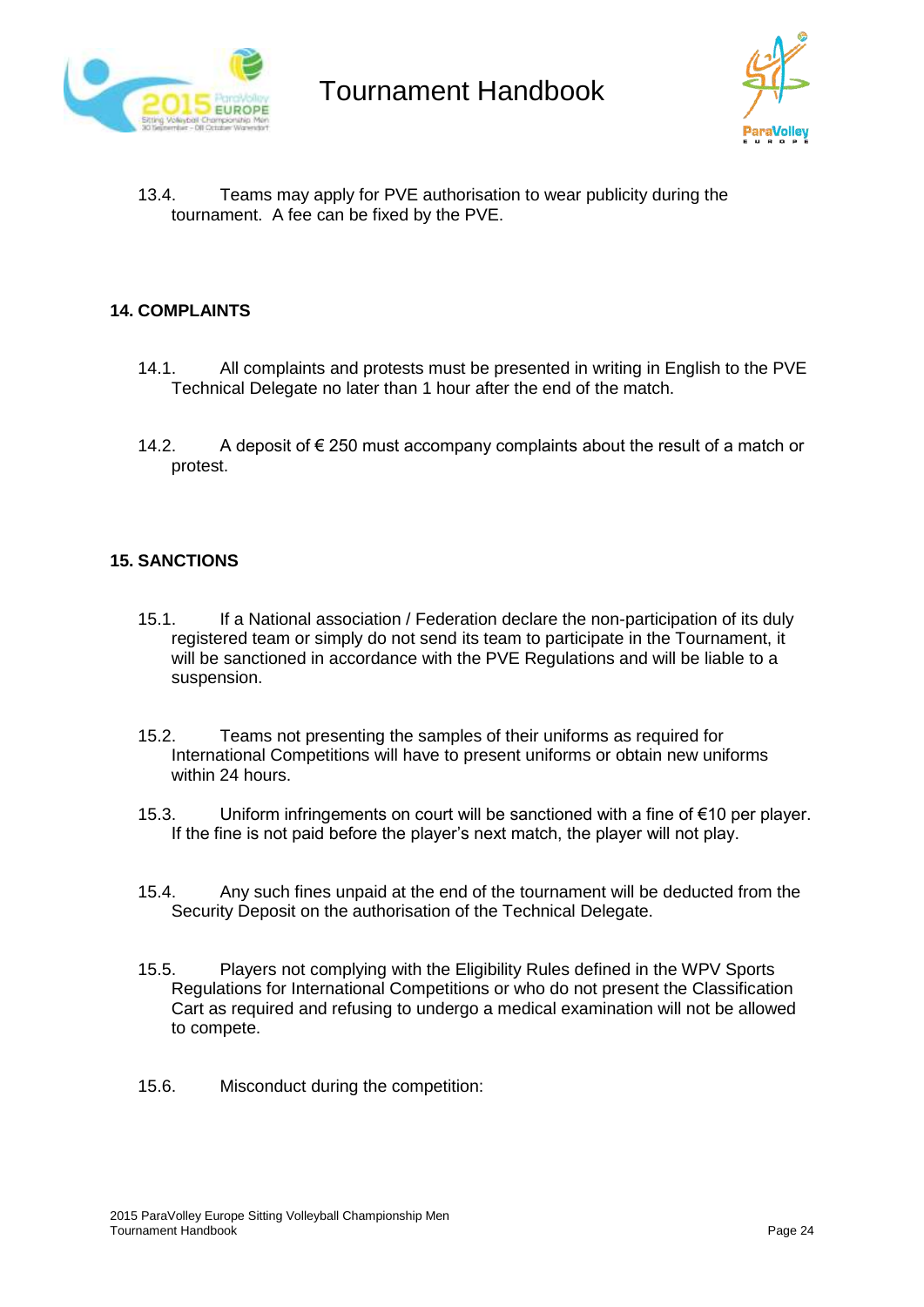



- 15.6.1. A team's voluntary withdrawal, despite its prior formal entry, will be fined by the PVE and the team be obliged to reimburse the Organiser with damages and expenses to the amount determined by the PVE Board of Administration.
- 15.6.2. Voluntary forfeit of a team before or during a match entails its exclusion from the competition with the following consequences:
	- 15.6.2.1. from that moment the team must cover its own expenses
	- 15.6.2.2. damages and other sanctions may be decided by the PVE Executive Board

### **16. COMPOSITION OF THE DELEGATION**

- 16.1. Each delegation will be composed of maximum 17 (seventeen) members as follows: 12 players, 4 officials and 1 head of delegation. Up to two extra officials, and one journalist, may be added to the delegation of a team on the condition that their expenses have been paid before the tournament, as stipulated in point 17 2. b).
- 16.2 Names of maximum 12 players must be sent to the LOC at the latest 8 weeks before the arrival day.
- 16.3 Maximum 2 players may be changed in the players list at the latest on the preliminary inquiry.
- 16.4 Any other change in the players list can only be made after application to the Technical Committee.

#### **17. FINANCIAL CONDITIONS**

- 17.1. The expenses covered by the Organiser:
	- 17.1.1. Internal transportation from/to airport of arrival/departure and local transportation for practice and matches.
	- 17.1.2. Teams or individuals arriving AFTER the Arrival Day WILL be required to arrange the above transport at their own expense. Any team wishing to arrive later than the Arrival Day MUST have prior written permission from LOC and PVE Sport Director.
	- 17.1.3. Lodging from arrival to departure dates (see Article 2) of each delegation, International Referees and PVE/WPV Officials according to the following minimal standard principles:
		- **•** PVE/WPV Officials Single bed rooms
			-
		- **International referees** Single bed rooms
		- **Delegation** 
			- 3 single bed room per delegation
			- 7 twin bed rooms per delegation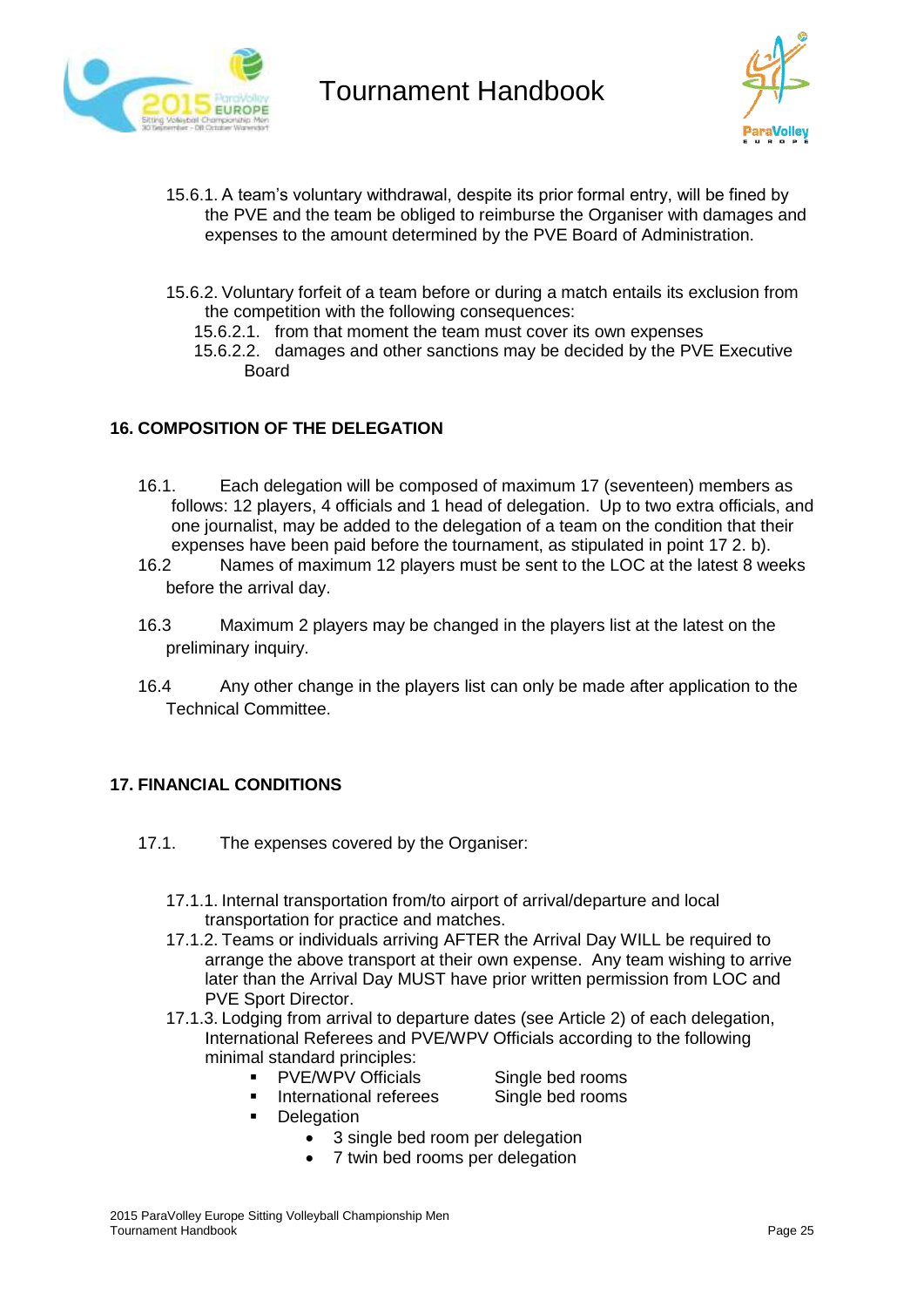



- o (It may not be possible to provide any single rooms for teams.)
- 17.2. Meals from arrival to departure date (see Article 2) of each delegation, International Referees and PVE/WPV officials according to the following principles:
	- 3 regular meals per day
	- **1** hot meal per day
	- **Snack for each match for the players**
- 17.3. Medicare: to be assured by the Organiser as regards First Aid. All participants should take out their own Medical Insurance.
- 17.4. Each delegation will take care of the following expenses:
	- 17.4.1. International travel expenses to and from Organising Country for the delegation.
	- 17.4.2. All extra people exceeding number of invited persons per team must pay their expenses for hotel accommodation and meals.
	- 17.4.3. Penalties incurred as per Article 15.

### **18. UNFORESEEN ITEMS**

As regards specific items not expressly foreseen in the present regulations, reference is to be made to the general rules and guidelines contained in PVE Regulations.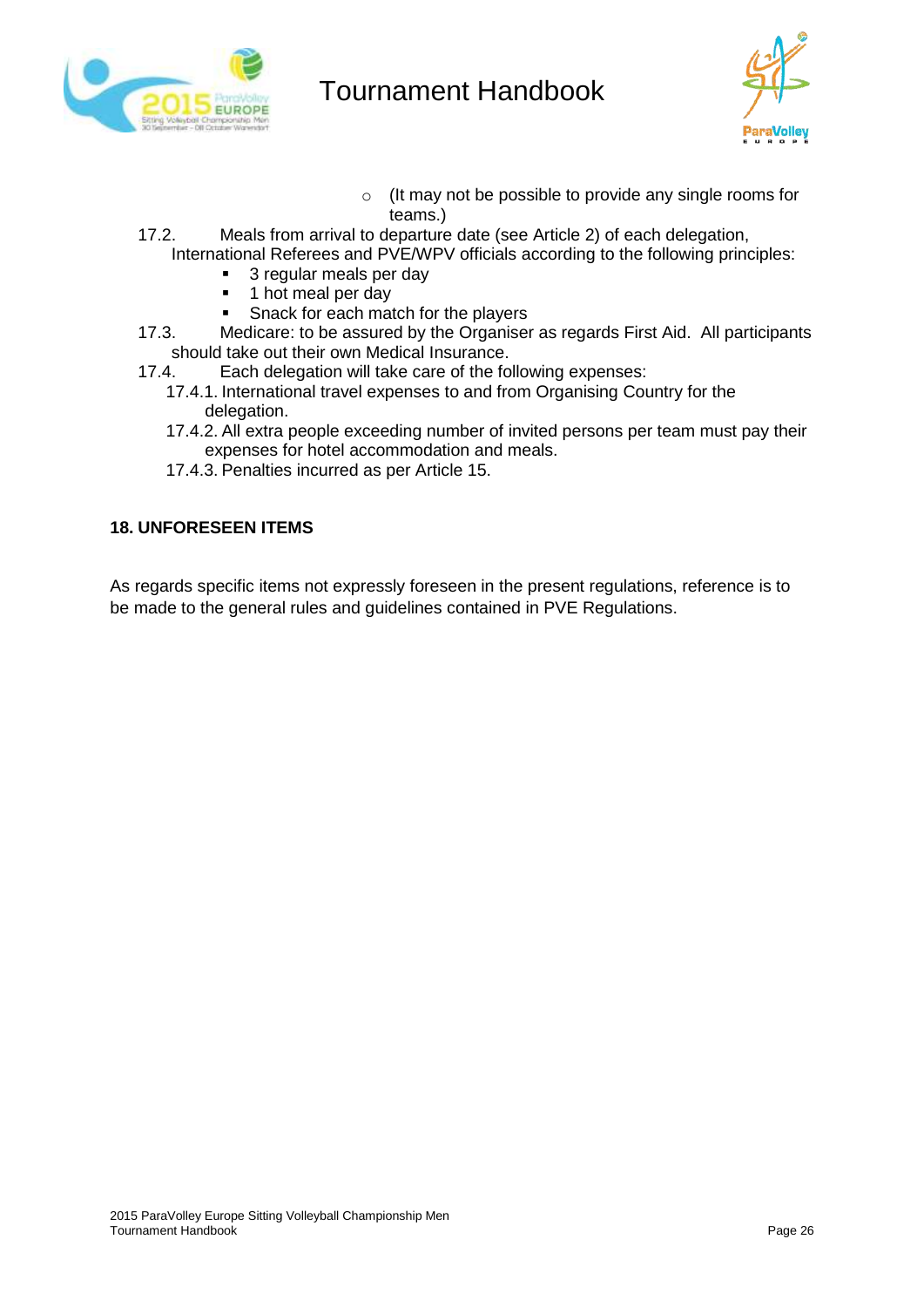



### **7. Appendix**

### **Location of Warendorf within Europe**



### **Location of Düsseldorf Airport (DUS) and Münster-Osnabrück Airport (FMO)**